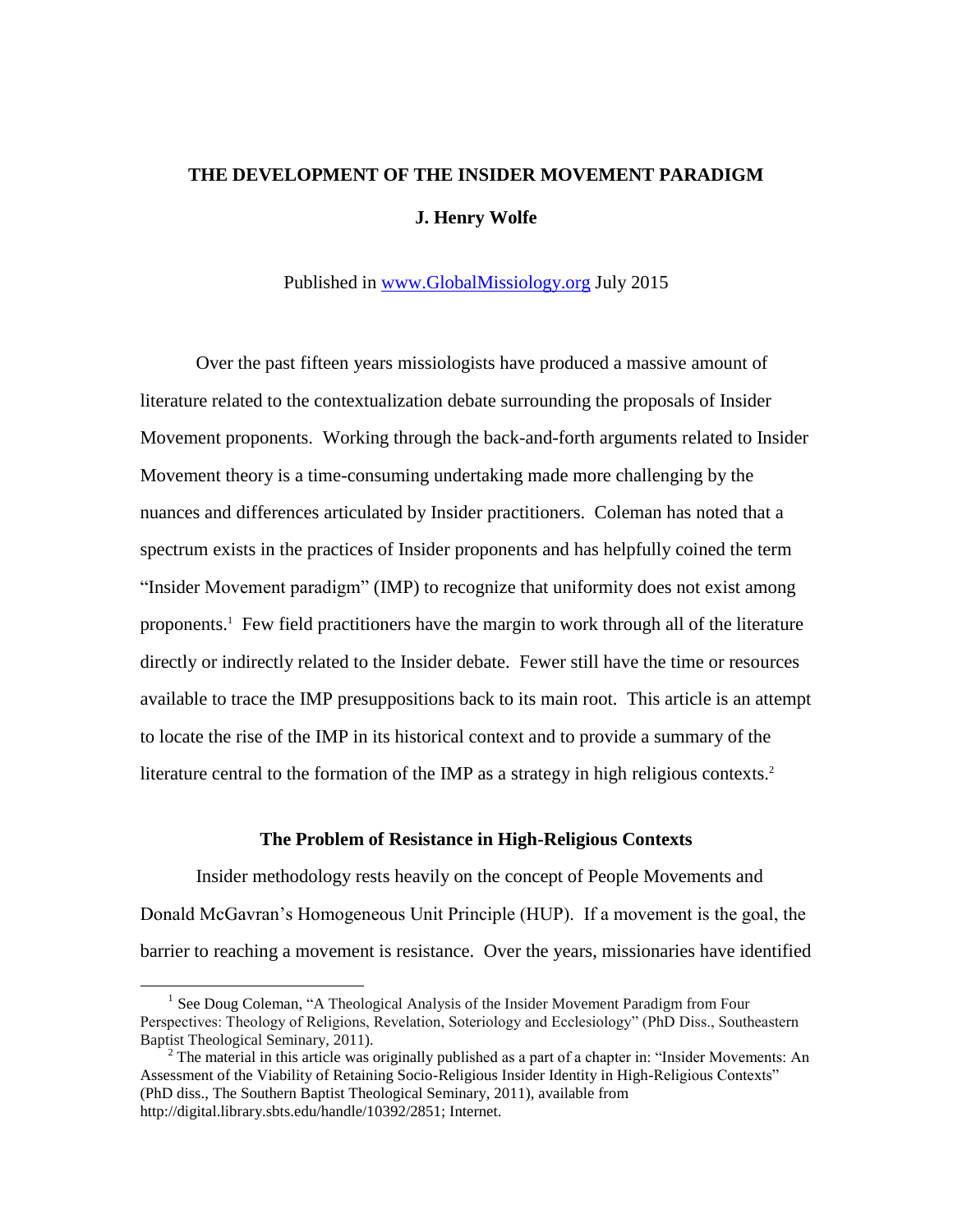three reasons for high-religious resistance to the gospel proclaimed by western missionaries: theological resistance, cultural resistance, and persecution.

As missionaries encountered theological resistance, they formulated arguments to confront the theological error of the opposing high-religion. Missionaries were convinced that if they were able to show the intellectual superiority of Christianity to Islam people would flock to join the church. Llull, Aquinas, Phander, Martin, and Zwemer are all examples of this mindset. However, over the course of time it became apparent that theological barriers were not the sole, or sometimes even the greatest, source of resistance.

Less visible to early missionaries was a high degree of cultural resistance. The term "double conversion" has been used by missionaries in high-religious contexts to describe the type of evangelism that required converts to forsake their culture and join the "Christian" community. Double conversion required converts to turn away from their culture and most of its forms in addition to turning away from sin. The result of double conversion is extraction. In high-religious cultures, community events are religious events and even political realities are validated by, and tied into, religious structures. Therefore, in these cultures, missionaries believed that double conversion was the only possible option for converts.<sup>3</sup>

The HUP states that individuals resist being pulled out of relationship to the people with whom they are the most intimate and, consequently, that extraction is a slow type of evangelistic method. As the literature related to People Movements and Church Planting Movements demonstrates, the gospel travels best (and fastest) along existing relational networks. Conversions that result in extraction retard the growth of the Kingdom because the leaven of the gospel does not have a chance to saturate the dough before it is cut away.

 $3G$  George Houssny, "Distinctive Religious Barriers to Outside Penetration: Demonstration of the Problem," in *Media In Islamic Culture* (Wheaton, IL: Evangelical Literature Overseas, 1974), 81-82.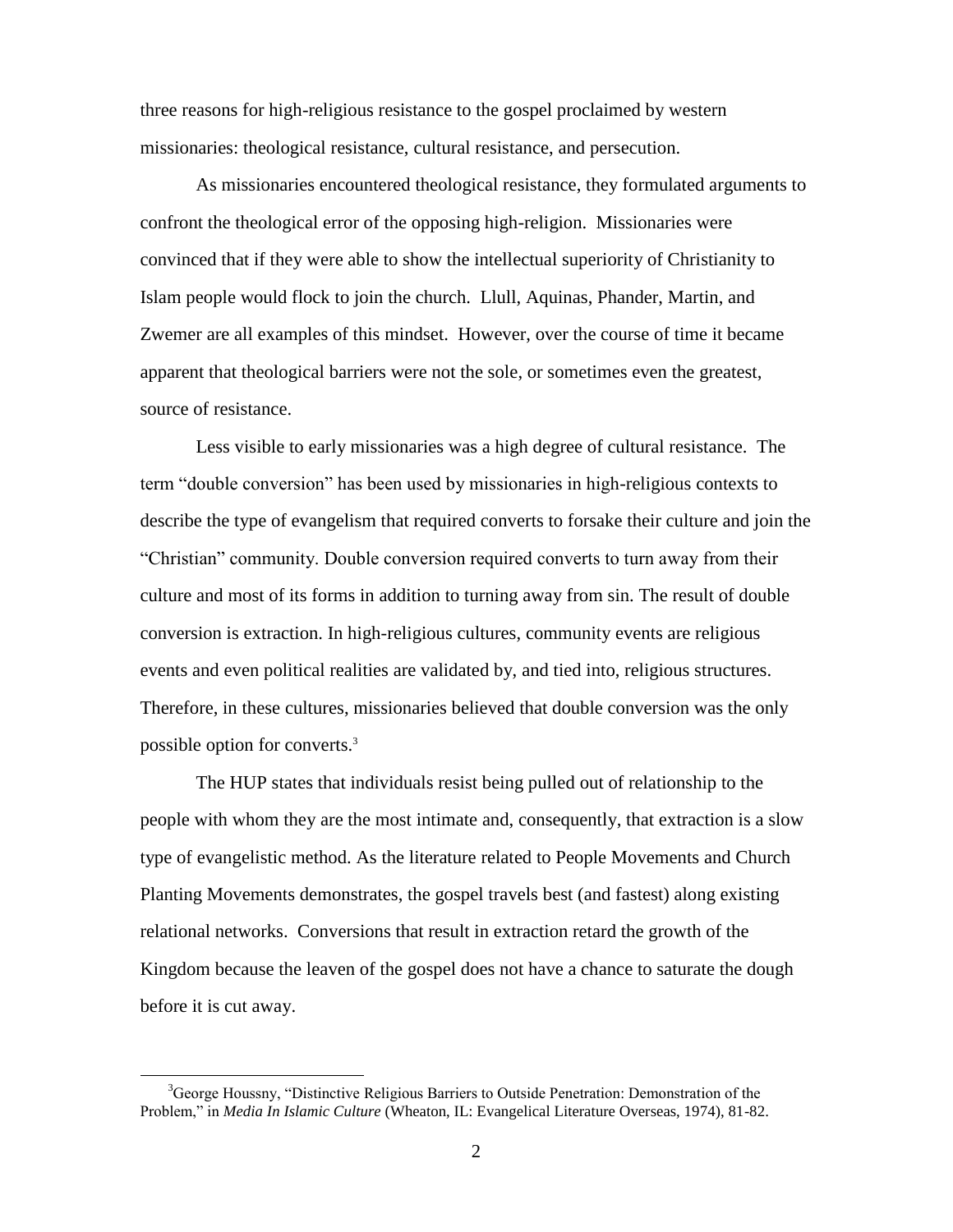But, double conversion is not the only cause for extraction. Community members converting to Christianity—even a contextually appropriate form of Christianity—is a source of great persecution. Families of new converts often feel a great deal of community shame if a family member—especially sons or daughters—undergo Christian baptism. Even if the convert had no intention of leaving their family or of breaking caste, the family is often so overcome by shame of the perceived abandonment that drastic actions are taken to save face within the community.<sup>4</sup>

While Insider methodology addresses all three areas of resistance to some degree, the central thesis of the IMP is that cultural resistance and extraction are the *primary*  sources of resistance among these religious blocs.<sup>5</sup> That is, high-religious people are not rejecting the gospel itself but are stumbling on the cultural elements missionaries have placed around the gospel. Whereas the answer to theological resistance is some form of apologetics, the problem of cultural resistance is addressed with contextualization. Insider methodology is primarily focused on removing the cultural barrier so that people can hear a contextually appropriate gospel message.

The fundamental belief of Insider methodology is that contextualization provides the primary key to allow converts to maintain their cultural identity *and* respond to the gospel at the same time. Preventing extraction ensures the gospel travels along relational networks, and that the persecution that does arise occurs because of the gospel and not because of cultural resistance. Sam Schlorff has traced the problem of extractionism among Muslims and its answer of contextualization back to 1938. The wider debate informed by the social sciences, however, has become common in missiological circles

<sup>&</sup>lt;sup>4</sup>A classic illustration of family shame and persecution is vividly portrayed by Brother Andrew and Al Janssen. See Brother Andrew and Al Janssen, *Secret Believers: What Happens When Muslims Believe in Christ* (Grand Rapids: Revell, 2008).

 $5$ Don McCurry asserts that "double-conversion...may well be the single most important reason for the greater lack of results in work among Muslims." See Don McCurry, "A Time For New Beginnings," *The Gospel and Islam: A 1978 Compendium* ( Monrovia: MARC, 1979), 14. His sentiment is found throughout much of the material from the 1978 conference and is echoed and affirmed in almost all of the popular Muslim contextualization literature from the 1980s to the present.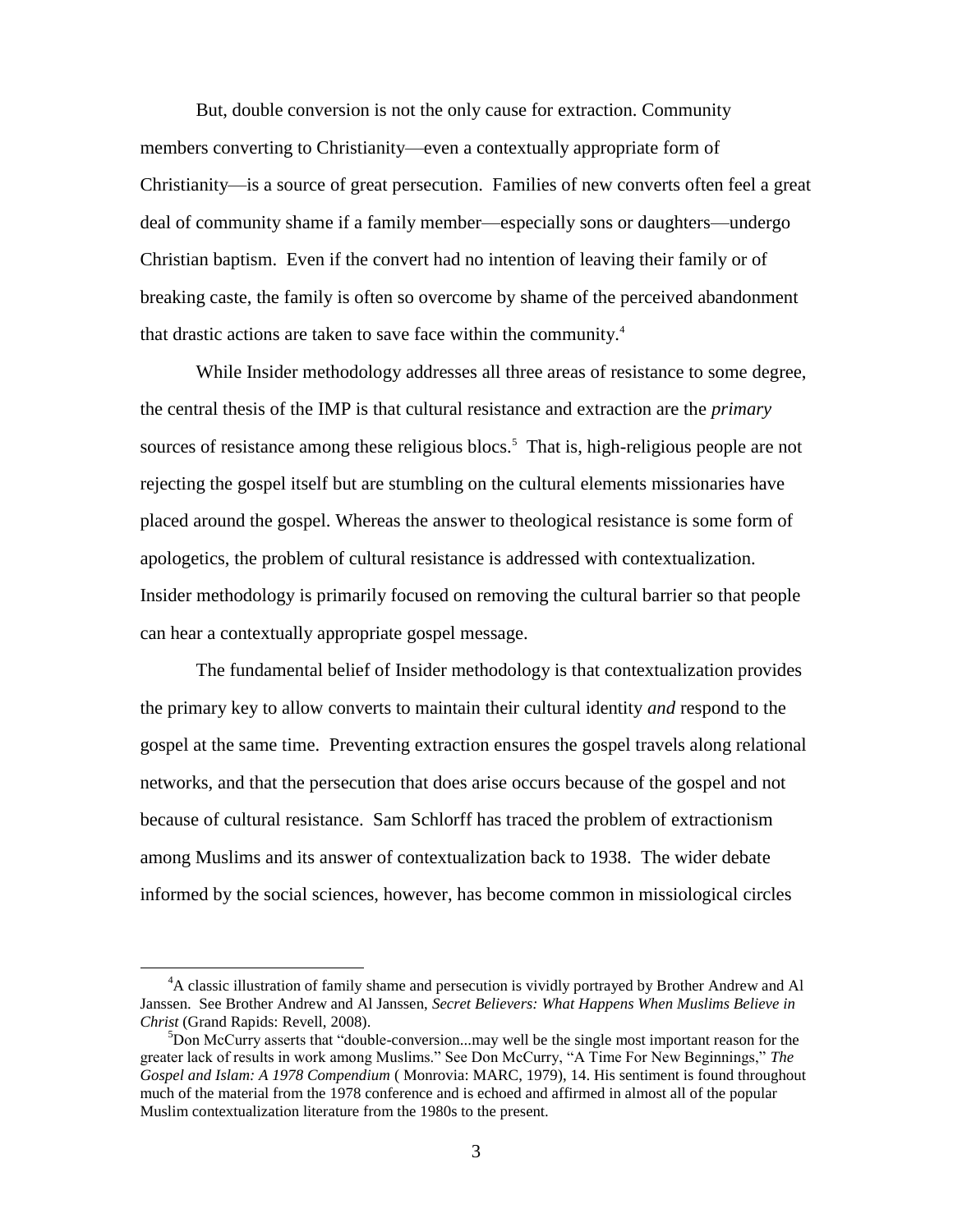only since the 1970s.<sup>6</sup> Since the IMP flows directly from a particular model of contextualization, identifying that model and then tracing its development by the positions represented on the C-Continuum is a helpful way to follow the formation of Insider methodology.

#### **The Groundwork for the C-Continuum**

The double conversion model of evangelism and church planting led to the formation of traditional Western churches in Islamic contexts. Travis has described this method of evangelism and church planting as C1 and  $C2$ .<sup>7</sup> In the early history of Muslim evangelism, the missionary view of Islamic culture allowed no other possibilities.

However, with the increasing influence of the social sciences came an increased degree of respect for the culture receiving the gospel. Schlorff identifies the influence of the social sciences as the main impetus behind the new methods proposed to reach Muslims:

Undoubtedly, the most important influence behind these changes has been the social sciences, and especially the increasing number of missionary scholars trained in these disciplines. I include here cultural anthropology, sociology, linguistics, translation theory, and communication science. These have changed evangelical attitudes toward culture and non-Christian religions and have revolutionized the evangelical missionary enterprise through the infusion of new ideas. The explosion of missiological studies by evangelicals in recent years has been nothing short of phenomenal.<sup>8</sup>

The infusion of the social sciences into the missionary endeavor resulted in the introduction of several models of contextualization.<sup>9</sup> In particular, the translation model

<sup>&</sup>lt;sup>6</sup>Sam Schlorff, "The Translational Model for Mission in Resistant Muslim Society: A Critique and an Alternative," *Missiology* 28 (2000): 307.

<sup>7</sup> See John Travis, "The C1 to C6 Spectrum," *EMQ* 34 (1998): 407-08; idem, "Must all Muslims leave "Islam" to follow Jesus?" *EMQ* 34 (1998): 411-15. For brevity purposes, Travis's spectrum will only be referenced and not presented here.

<sup>8</sup> Schlorff, "The Translation Model for Mission," 306.

<sup>9</sup> See Stephen Bevans, "Models of Contextual Theology," *Missiology* 13 (1985): 185-202; idem, *Models of Contextual Theology* (Maryknoll, NY: Orbis Books, 1992); and idem, *Models of Contextual Theology* rev. ed. (Maryknoll, NY: Orbis Books, 2002).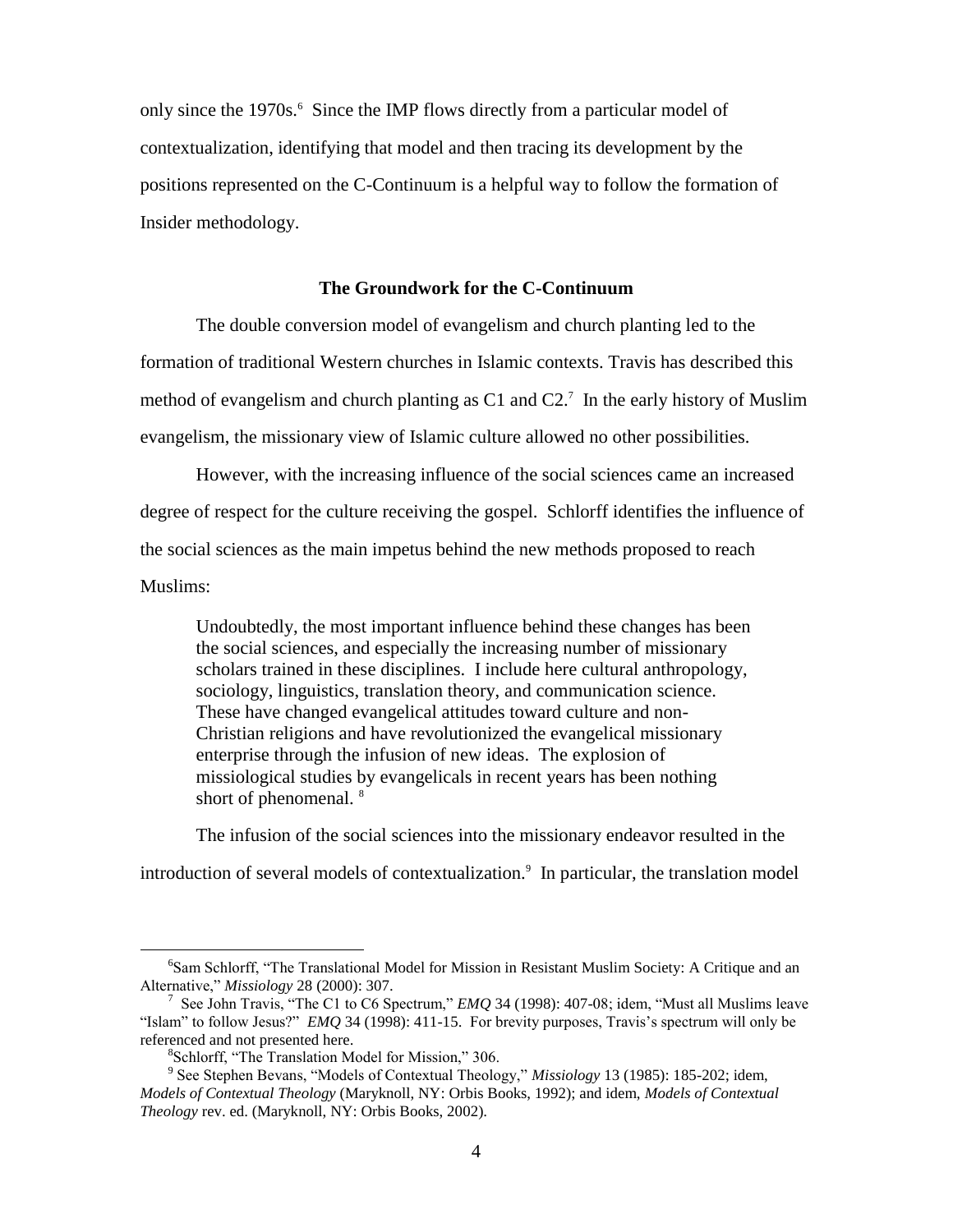of contextualization has been instrumental in shaping the IMP.<sup>10</sup> Briefly, this model of contextualization takes the principles of translation and applies them to theologizing. A dynamic-equivalence translation does not attempt to translate the *words* but the ideas and meanings behind the words.<sup>11</sup> It assumes that a supra-cultural meaning can be stripped of its forms and given an entirely new shape within a new context. It also assumes that the context is generally a neutral vehicle for the gospel seed.<sup>12</sup> This model is articulated best by Charles Kraft's *Christianity in Culture*, which was first formulated as a textbook for a Fuller seminary class in 1973. It was officially published in 1979, slightly revised for the  $25<sup>th</sup>$  anniversary edition in 2005, and has never gone out of print.

The transformed view of culture provided by the social sciences created an exciting new dynamic for reaching Muslims. Spurred on by the example of evangelical ecumenical bodies like the Lausanne Committee for World Evangelism, a wide number of international meetings were held throughout the world to discuss evangelistic approaches to Islam. The enormous impact of the cross-fertilization provided by these meetings cannot be overemphasized. Two early and influential conferences were the Marseille Conference on Media in Islamic Culture in 1974 and the North American Conference on Muslims Evangelism in Colorado in 1978. Phil Parshall, who attended the 1978 conference, comments:

A landmark conference took place in Colorado Springs that Fall of 1978. Don McCurry gave leadership to a broadly representative group of people involved in Muslim outreach. The papers presented, along with the stimulating interaction, were exciting. I gave a case-study on our Bangladesh ministry. Out of this gathering was birthed the Samuel Zwemer Institute. $13$ 

 $10$  In actuality, the IMP utilizes a synthesis of an Anthropological model and a Translation model of contextualization. For brevity and simplicity here, I have chosen to focus on Kraft's translation model of dynamic-equivalence as it is the predominant voice in the conversation. See pages 170-237 of Wolfe, "Insider Movements" for a more nuanced treatment.

<sup>11</sup>Bevans, *Models of Contextual Theology* (2002), 39.

 $12$ Ibid., 46.

<sup>&</sup>lt;sup>13</sup>Phil Parshall, *Divine Threads within a Human Tapestry* (Pasadena, CA: William Carey Library, 2000), 128.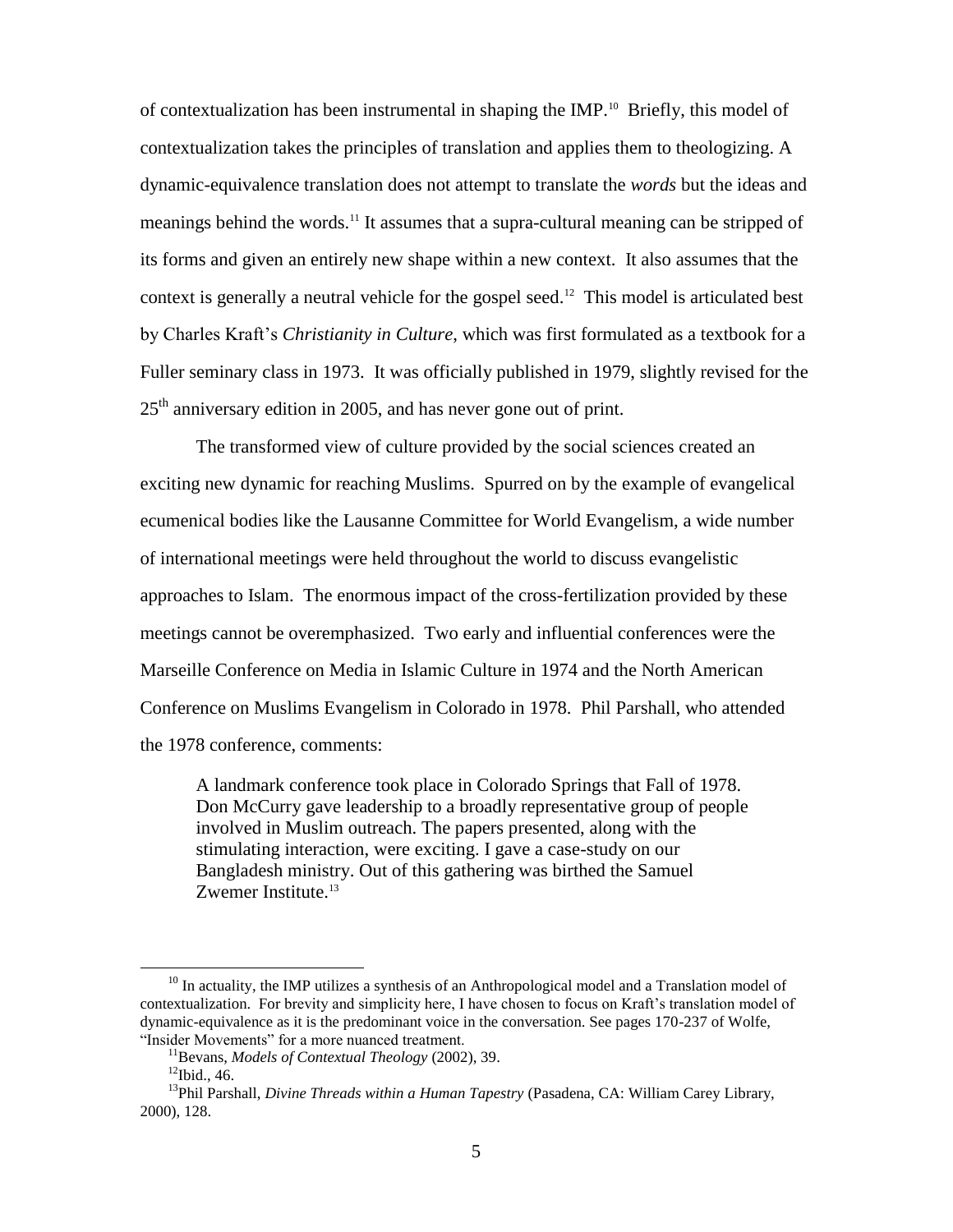What is important about this quote is the timeline. Parshall had completed a missiology degree at Trinity in 1973 where he was exposed to the ideas published by professors at Fuller (Kraft, McGavran, Wagner, Winter, etc.). He remarks, "This exposure to the principles of cross-cultural evangelism done in a contextual mode formed the foundation for what our team would be doing in Bangladesh in the next few years."<sup>14</sup> His case-study of the experiment done between the years 1973 and 1977—which was eventually published as the book *New Paths of Muslim Evangelism*—served to validate the cultural approach advocated by the 1974 conference and earlier by the Fuller faculty. The following will trace chronologically key articles that have shaped the conversation toward an Insider approach. The conversation can be divided into two parts: theoretical suggestions and the reporting of experimentation.

#### **Theoretical Suggestions Addressing the Cultural Problem**

One of the most influential and widely quoted articles was a lecture Charles Kraft gave at the 1974 Marseille conference entitled "Psychological Stress Factors among Muslims."<sup>15</sup> In his lecture, Kraft addresses the need to remove the cultural barriers of conversion—what he calls Cultural Conversion—in Muslim ministry.<sup>16</sup> He offers several suggestions as to what Christ-centered movements would look like in Islamic culture:

A truly Arabic expression of a faith relationship to God though Christ will, first of all not look foreign; secondly will not require that Arabs learn or convert to another culture; thirdly, will allow the message to flow freely; and fourthly, will carry to both the in-group and the out-group an impact equivalent to that of the early churches that turned their Greek world upside down. Brother, that's an impact. $17$ 

 $14$ Ibid., 110.

<sup>15</sup>Charles Kraft, "Psychological Stress Factors among Muslims," in *Media in Islamic Culture*  (Wheaton, IL: Evangelical Literature Overseas, 1974), 137-44.

<sup>16</sup>Ibid., 139. See also Charles H. Kraft, "Christian Conversion or Cultural Conversion?" in *Culture, Communication, and Christianity: A Selection of Writings by Charles H. Kraft (Pasadena, CA: William* Carey Library, 2001), 392-402.

 $17$ Kraft, "Psychological Stress Factors," 141. "Impact" is the main result the dynamic-equivalence model of contextualization is aiming for.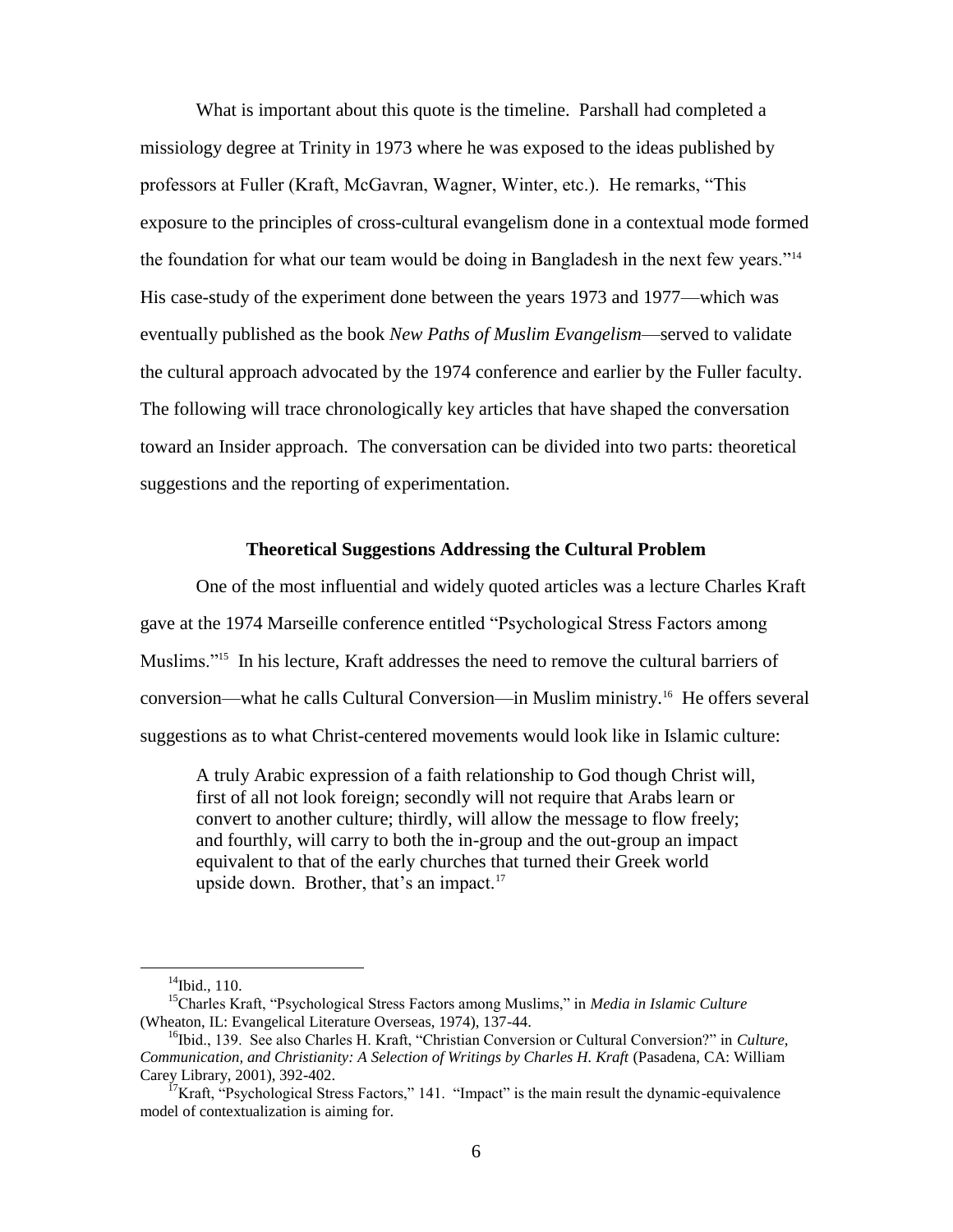Further, Kraft suggests that Arab Christians would be organized "on a kinship basis...focused more on group security rather than individual freedom."<sup>18</sup> The doctrinal patterns Kraft suggests will reflect an Islamic background by being monotheistic, and conceiving of God as more distant. In this way, it would likely reflect the fatalism of extreme Calvinism. He proposes that Arabs will likely be looking for a kingdom rather than a church, they will likely meet on Friday, pray five times a day, and chant the Scriptures.<sup>19</sup>

Kraft's most startling suggestion was that missionaries "bend every effort toward stimulating a faith renewal movement *within* Islam."<sup>20</sup> He admits to being provocative and not definitive in this address, but he goes on to say, "I think that this approach of developing a faith renewal movement within Islam is Biblical, since this is exactly what Jesus and His disciples did within Judaism. The catch here is whether you agree with my paralleling Judaism with Islam." He continues, "I am seriously suggesting that we encourage some Christians to become Christian Muslims in order to win Muslims to Muslim Christianity."<sup>21</sup>

The point here is not whether Kraft found broad approval for his suggestions. Rather, it is that Kraft's ideas—which were representative of a growing group of missiologists deeply trained in the social sciences and committed to experimentation were heard by a wide group of missionaries and caught the imagination of some of them. Moreover, it reflects the material that he was teaching in his classes at Fuller. Since

 $^{18}\mathrm{Ibid.}$ 

 $<sup>19</sup>$ Ibid., 142-43. Kraft is well aware of the implications of his model of dynamic equivalence and has</sup> prophetically identified all the areas on which Insider proponents have since expanded extensively**.** See Rick Love, *Muslims, Magic and the Kingdom of God: Church Planting among Folk Muslims* (Pasadena, CA: William Carey Library, 2000), 39-48; J. Dudley Woodberry, "Contextualization among Muslims: Reusing Common Pillars," *IJFM* 13 (1996): 171-86; Martin Parsons, "Unveiling God: Presenting Jesus to Muslims through a Confessional Recitation," *Mission Frontiers* 28, no*.* 6 (2006): 17-21; and idem, *Unveiling God: Contextualizing Christology for Islamic Culture* (Pasadena, CA: William Carey Library, 2005).

 $^{20}$ Kraft, "Psychological Stress Factors," 143, emphasis mine.

<sup>21</sup>Ibid., 143-44. With the publication of *Christianity in Culture* in 1979, Kraft moved from the provocative to the definitive. See Charles H. Kraft, *Christianity in Culture: A Study in Biblical Theologizing in Cross-Cultural Perspective*, 2<sup>nd</sup> ed. (Maryknoll, NY: Orbis, 2005).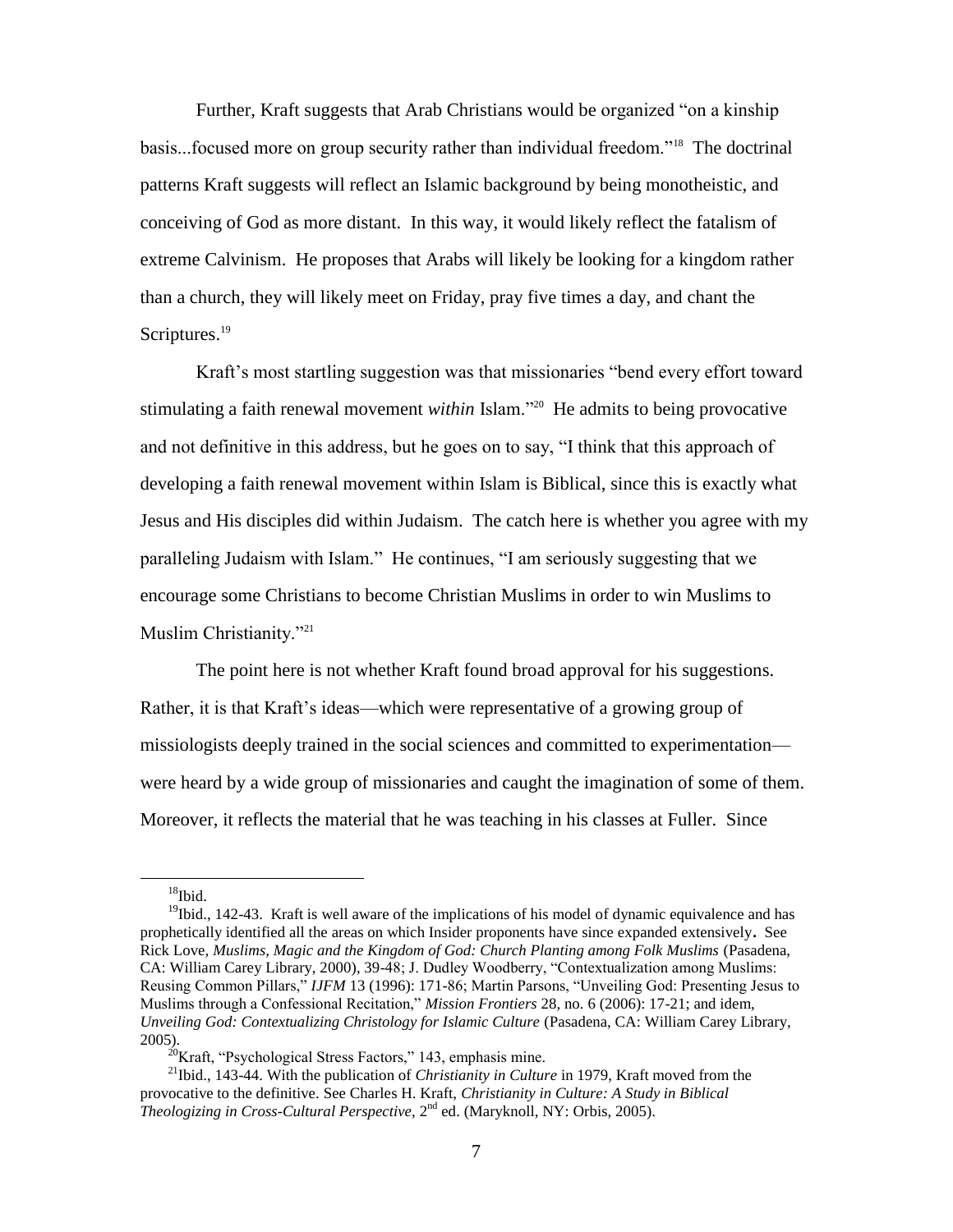Fuller at that time was the rising star in mission theory, the school attracted many students and carried wide influence.

The audience grew even wider in the 1976 *Missiology* article by John D. C. Anderson, "The Missionary Approach to Islam: Christian or 'Cultic.'"<sup>22</sup> Anderson begins by introducing the historic barriers to Muslim conversion and concludes that the greatest missionary mistake has been extractionism. He particularly addresses the opinion that persecution of new believers is the major barrier to the conversion of Muslims. He questions whether persecution is actually for the cross of Christ, or for cultural conversion:

The explanation for this would not be far to seek if we only took the trouble to ask the persecutors one simple question: "What is this man's sin, that you treat him so?" They might well answer like this: "His sin is, first, that he is a blasphemer of our Holy God; second, that he is a traitor to our country and culture; thirdly, that by his apostasy he has brought great dishonor and disrepute on his parents, who not only brought him into this world, and taught him the true Islamic faith from his childhood, but who have given him love and care all his life." And they would be sincere, and perhaps also right, according to their understanding. For the Christian has somehow produced the image of being not a true worshipper of Allah, but a blasphemer; not a good citizen of his country, but a quisling; not a man who honours his father and mother, but a reprobate son.<sup>23</sup>

Anderson's solution to the problem of extractionism is to move away from the view of "cultic Christianity," that is, Christianity expressed through membership in a social organization, which is contrasted to a view of Christianity as membership in the Kingdom of God. Instead of taking Muslim background believers out of the culture, Anderson argues for "the Muslim and his culture being changed from within."<sup>24</sup> For Anderson, missionaries have the obligation and mandate to "'accept' [Muslims] and 'accept' Islam as the culture into which, by God's will, they were born. Jesus 'accepted' humanity and identified with it in his incarnation."<sup>25</sup> Ultimately, Anderson argues that

<sup>22</sup>John D. C. Anderson, "The Missionary Approach to Islam: Christian or Cultic?" *Missiology* 4 (1976): 285-300.

 $^{23}$ Ibid., 289-90.

 $^{24}$ Ibid., 292.

 $^{25}$ Ibid., 294. Note that Anderson presents Islam more as a culture than a religion, and that he makes no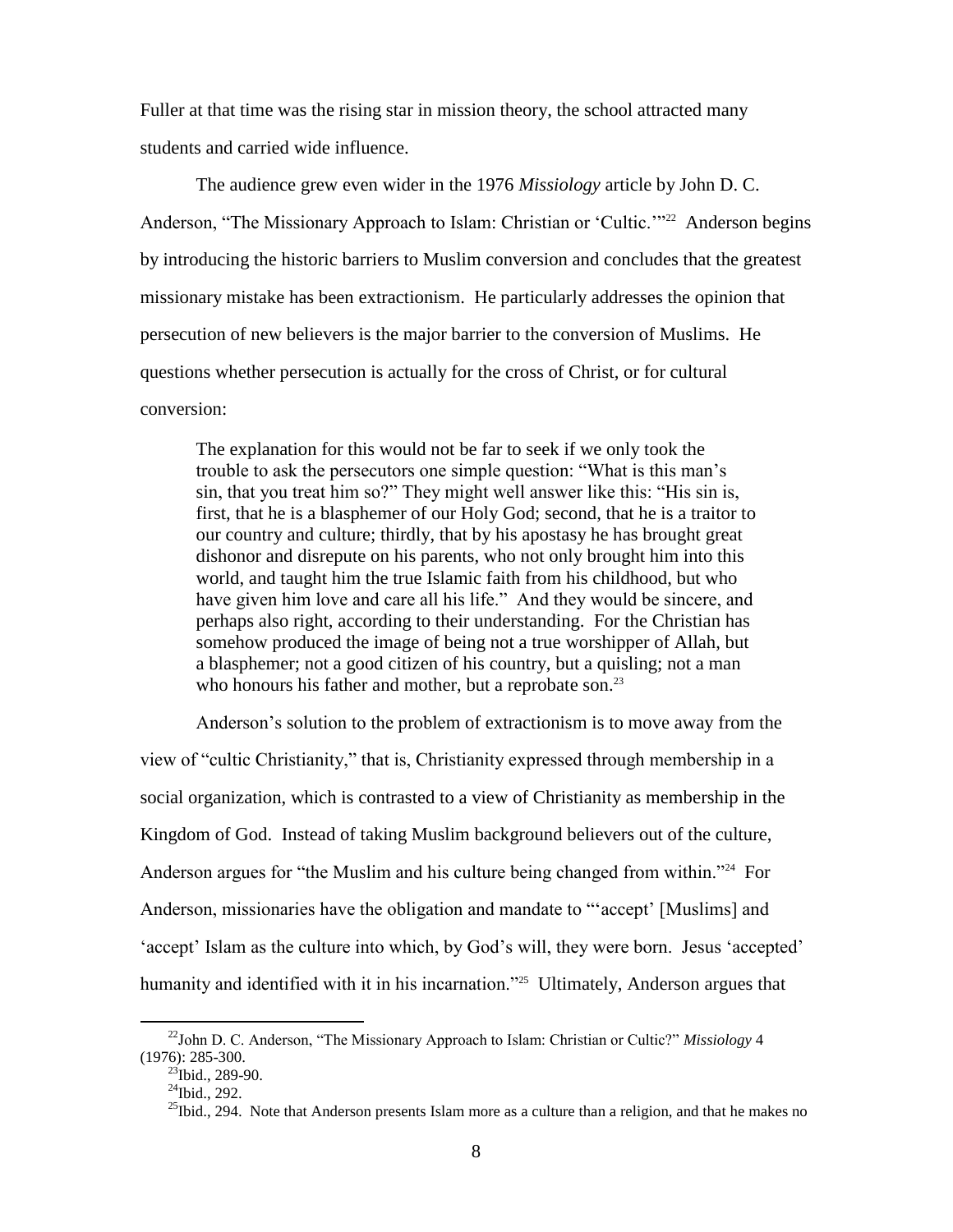missionaries must work toward the transformation of Islamic society by keeping converts within that society; he grounds his assertion in the model of the incarnation. He offers several practical suggestions for how his proposal may be accomplished.

Anderson suggests that missionaries should refrain from encouraging "disciples to repudiate Islam *per se*," using 1 Corinthians 7:20 as biblical support.<sup>26</sup> He also suggests that one should refrain from being "rigid" about the specifics of Islamic belief and practice. In other words, Anderson suggests that the forms of Islam—prayer, fasting, almsgiving, etc.—can be redefined.

A year later, John Wilder published the article "Some Reflections on Possibilities for People Movements among Muslims."<sup>27</sup> From the title, it is obvious that Wilder has advanced the conversation from personal evangelism and individual conversion to the discussion of and hope for the development of People Movements. Wilder echoes the shift from theology as the primary source of resistance among Muslims to extractionism: "Perhaps our greatest sin has been that of trying to persuade Christian disciples to come out of Islam when we should have told them to witness for Jesus within the culture in which God had placed them."<sup>28</sup>

Wilder then investigates the Messianic movement among Jews in search of missiological principles.<sup>29</sup> He identifies the similarities between the Jews and Muslims as

distinction between the religious tenets of Islam and the cultural components surrounding them.  $^{26}$ Ibid., 295.

<sup>&</sup>lt;sup>27</sup>John W. Wilder, "Some Reflections on Possibilities for People Movements among Muslims," *Missiology* 5 (1977): 301-20. Woodberry asserts that Wilder's article grew out of a year-long focus on Islamic contextualization at Fuller Seminary. See J. Dudley Woodberry, "Contextualization among Muslims: Reusing Common Pillars," *IJFM* 13 (1996): 171.

 $^{28}$ Wilder, "People Movements among Muslims," 303.

 $2<sup>9</sup>$ Messianic Judaism first appeared in the latter part of the nineteenth century in England. However, it began to grow exponentially in America during the 1960s. By the time of Wilder's article, it was establishing itself as a vibrant religious movement. Since Wilder's use of Messianic Judaism as a model for contextualization, that parallel has been repeatedly referred to in Insider literature.

However, there is a significant phenomenological inaccuracy of this parallel comparison. The Messianic Jews of America and Israel are considered neither culturally nor officially Jewish by their Jewish communities and families. American Jews who confess Yeshua as Messiah are usually ostracized by their families and generally unwelcome in Jewish community events, even if they are involved in Messianic congregations. Israelis who confess Yeshua as Messiah face greater persecution from their families than their American counterparts, along with hostility from the community and discrimination from the government. Their children face difficulty when enrolling in the National Health Insurance because of their questionable Jewish heritage. Messianic Jews have been denied Israeli citizenship, derided as cult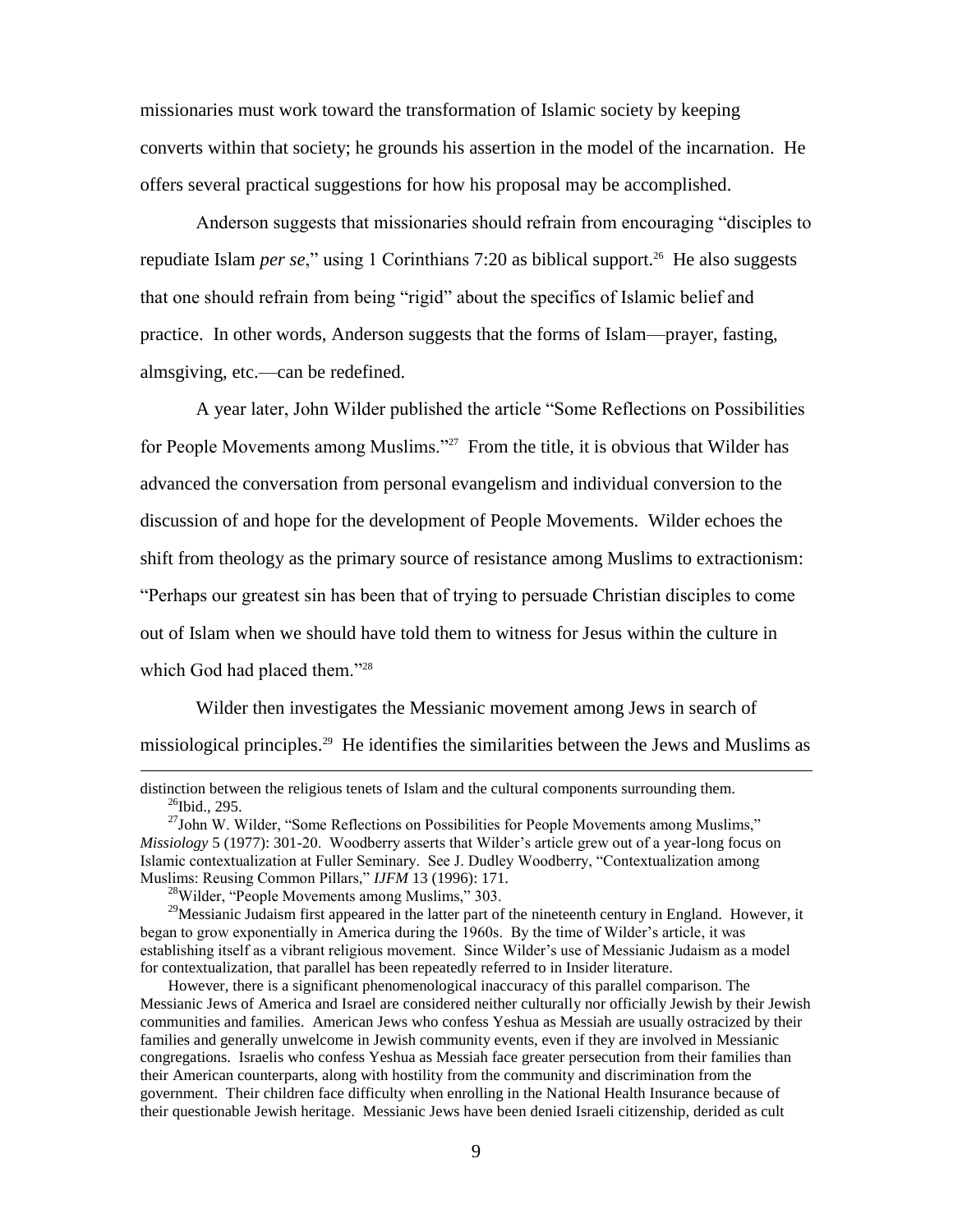"their unitary tradition of ethical monotheism..., their concept of social solidarity and national identity, and their common abhorrence of the apostate. Above all..., both have been resistant to the Christian message."<sup>30</sup> The one significant difference is that Islam does not have a unique place within biblical theology: "Thus, both because of its deep theological variance from Christianity, and because it lacks any historic Christian authentication such as the Jewish nation has, an Islamic parallel to Messianic Judaism would be lacking very important legitimizing factors."<sup>31</sup>

Nevertheless, despite the lack of important legitimizing factors, Wilder asserts that Muslim Insider believers do exist. He then presents a case study of a group who has existed in Turkey for forty-five years at the time of his writing. He describes the group in the following way:

The group was established by a young man who had studied the Bible under the guidance of a missionary in Istanbul, spent years in medical training in the United States, and come to faith and open profession of Christ, but not baptism. Upon his return to Turkey he continued to meet with a like-minded circle of friends, and out of these meetings a group emerged which came to call itself "Jesus-ists". The group is considered by other Muslims to be one of many Sufi or "dervish"-like mystical orders. They maintain separation from the local Christians. They welcome the fellowship of visiting missionary friends known to their group, but are under their own leadership. In the two or three cities where the group exists, their members meet together weekly on Sundays for family worship and Bible study. In their Bible study they use the Gospels only, and their theological beliefs are in some important respects at considerable variance from orthodoxy; yet devotion to Jesus Christ is at the center of their existence. $32$ 

members, and often subjected to bureaucratic intimidation. The parallel attempted here does not exist. Moreover, the Messianic Jewish movement is not an oikos fellowship. 48% of the members of the Messianic congregations in Israel did not come from a Jewish background, and 98% of the members of Messianic congregations in America were converted by Gentile Christians not affiliated with the Messianic Jewish movement. The only similarity between the Messianic Jewish movement and the Insider methodology IMP proponents attempt to describe is how the leaders of both movements hope the gospel will spread through pre-existing networks. Despite efforts to the contrary, Jewish families have continued to be torn apart when a member turns to Yeshua in faith. See Jeffery Steven Wasserman, Messianic Jewish Congregations: A Comparison and Critique of Contemporary North American and Israeli Expressions," (Ph.D. Diss., Southern Baptist Theological Seminary, 1997), 186-209.

<sup>30</sup>Wilder, "People Movements among Muslims," 304.

 $31$ Ibid., 305.

<sup>&</sup>lt;sup>32</sup>Ibid., 306-07. Wilder's comfort level with the variance of this group's theological beliefs is striking, though not surprising. Though he does not quote Kraft in the bibliography of this article, Wilder echoes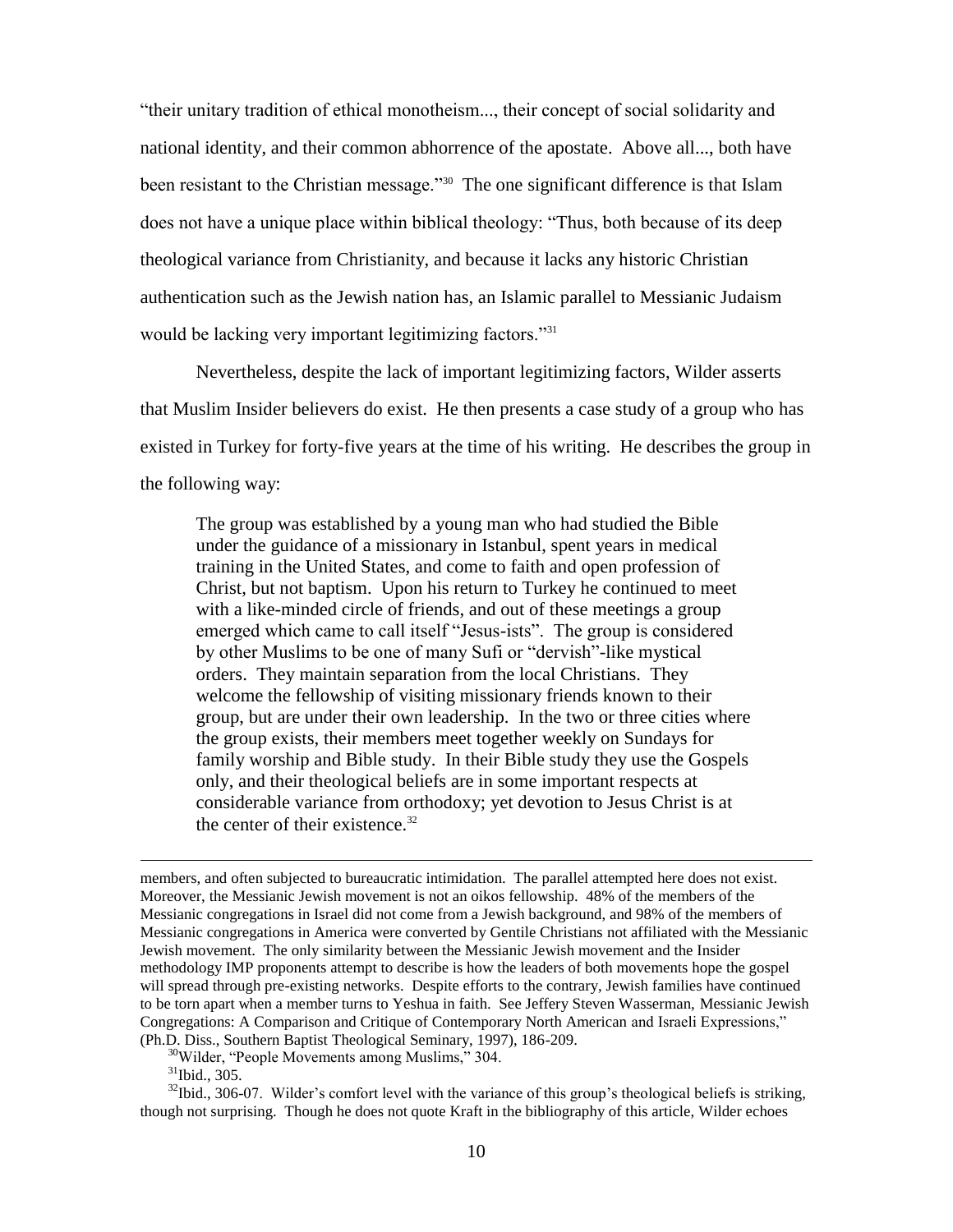Wilder then goes on to suggest why this group may be reluctant to overtly join the ranks of the Christian Church. First, he suggests that the church is making unrealistic and unnecessary demands, "requiring submission to special legalisms, cultural idiosyncrasies, and minute points of theology."<sup>33</sup> Secondly, he cites the Muslim conception of community and deep antipathy concerning apostasy, the psychological barriers toward the Christian community, and the social trauma of switching communities.

Having laid the groundwork for the cultural resistance of Muslims toward the gospel, Wilder then describes the formation and characteristics of a hypothetical movement to Christ within Islam based upon the model of messianic Judaism.

But if it grew or exerted influence, opposition would start. Yet—and this is important—it would be likely to be the opposition which a strange new sect attracts, not the utter rejection awarded the apostate. For the movement would be *within* Islam. Its defenders would say something like "We're the *real* Muslims. We have rediscovered Jesus. Our own Quran honors him as Prophet, and we have found in our earlier Scriptures that he is also divine Savior. He says so himself. Can a prophet lie?"

The crucial questions asked by other Muslims would be to ascertain the positions the new sect took toward Muhammad and the Quran. The sect might deny Muhammad's prophethood, but it seems far more likely that it would only redefine it—or even accept it.<sup>34</sup>

For Wilder, the important component to his hypothetical people movement is that

the group would grow into a sect of Islam that achieved stability and permanence: "After

almost verbatim the same concerns and comfort Kraft expressed in 1974. Kraft is comfortable as long as the group in question has a good translation of the Bible, because he is confident that the leading of the Spirit will bring them into greater orthodoxy. Kraft's confidence in growing orthodoxy as an inevitable outcome is questionable given the history of emerging orthodoxy in quasi-Christian sects like Mormonism and Jehovah's Witnesses.

 $33$ Ibid., 307. Wilder references a Jewish convert's frustrations with the legalistic injunctions of evangelical Christianity, including the prohibition of movies, cards, dice, and alcohol in n. 14. One major difficultly in assessing this statement is that he does not include specifics of demands that are cultural and therefore biblically unnecessary, and demands that are simply a part of becoming a disciple of Jesus.

 $34$ Ibid., 310-11.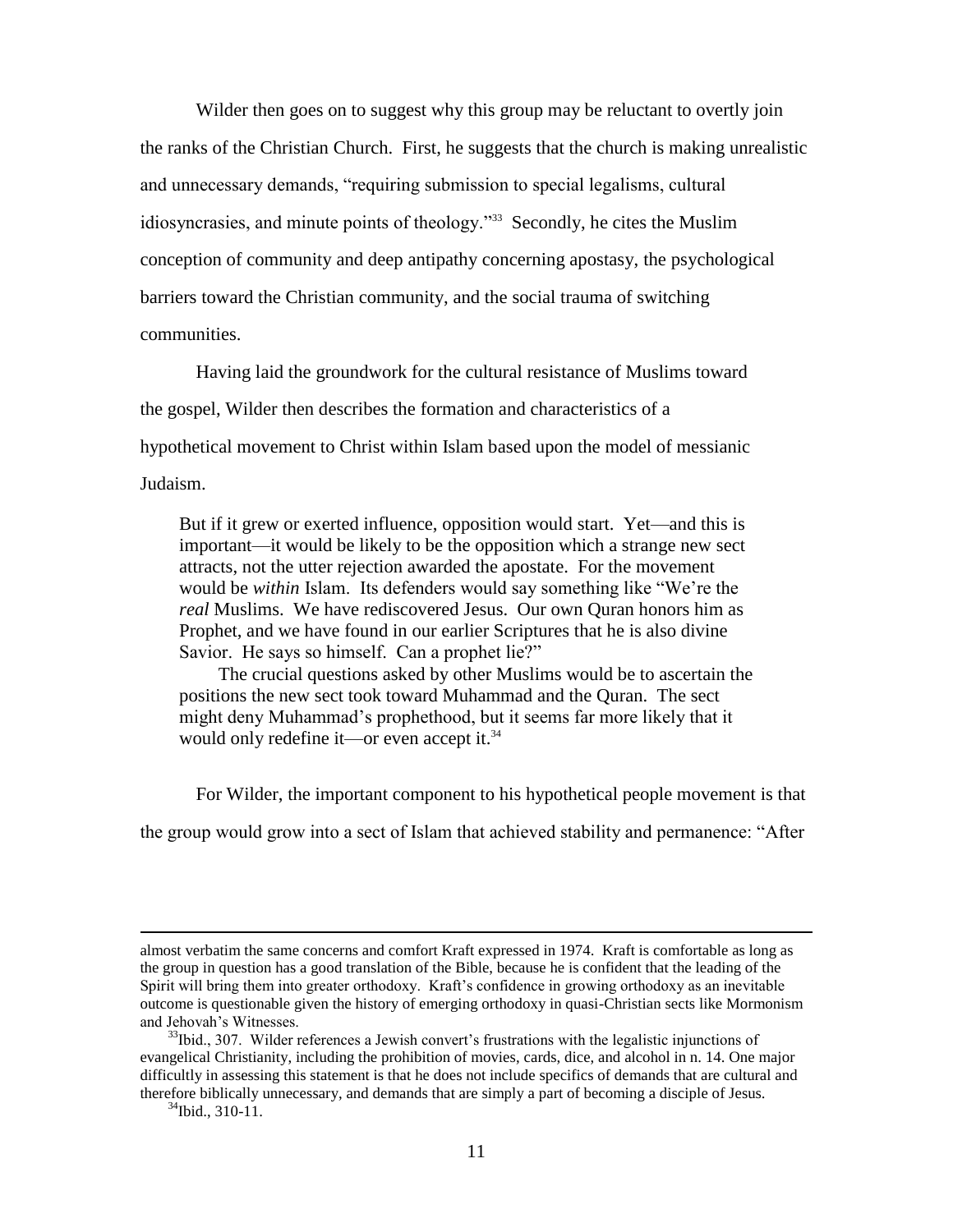all," Wilder writes, "the important thing to a sect is not what others say about it but what its members hold to be true."<sup>35</sup>

Theologically, Wilder proposes that a Christian sect within Islam would hold some theological deviances like retreating from the concept of the Trinity, a de-emphasis on the "Son-ship" of Jesus, a denial of Christ's death, and a select use of the biblical canon. The crucial point for Wilder is not whether the group is doctrinally sound; rather, it is that the group maintains contact with the universal church so that it would not become isolated. Hopefully, over time and with patience on the part of the universal Church, the Christian sect will be drawn out of heresy and into a fuller understanding of the biblical revelation. Wilder suggests,

Thoughtful Christians, would probably remember that theological consistency and impeccability have never been a hallmark of the Christian church. They would distinguish the essential theological centralities from the non-essential cultural accretions, and be not too greatly disturbed by the new movement's changed modes of worship [and despite heretical positions of Muhammad's prophet-hood or the person of Christ] maintain a charitable, open and accepting spirit.<sup>36</sup>

Finally, Wilder suggests that failing to show the type of cultural sympathy to emerging movements in the way he described would be to commit the sin of the Judaizers in Acts 15. Accordingly, Wilder's reference to the Jerusalem Council has been repeatedly echoed in Insider literature to demonstrate the biblical grounds for allowing converts to maintain religious identity.

Taken altogether, though Wilder is only attempting to propose how Christians should react to movements that develop as a result of mass evangelism, his sentiments and proposals foreshadow an increasing amount of prescriptions for contextualized missionary strategy. The Insider proponent does not want to wait for a movement within Islam to emerge; they want to work toward developing one themselves using contextualized strategy.

 $35$ Ibid., 311.

 $36$ Ibid., 312.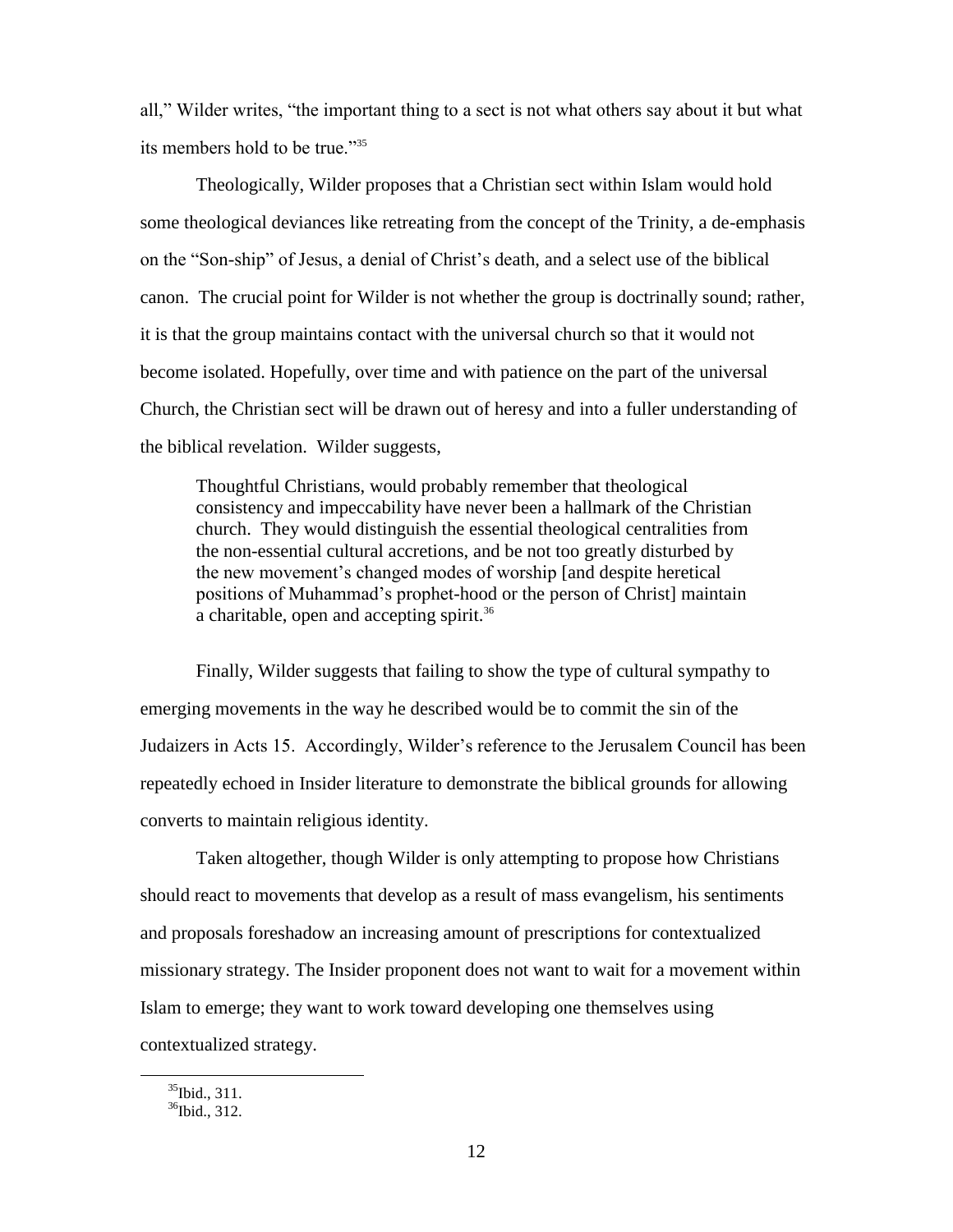The papers presented at the Lausanne-sponsored 1978 North American

Conference for Muslim Evangelization makes clear that missionaries had widely embraced several foundational elements that led to an Insider approach. Consequently, it can be identified as dramatic turning point in the contextualization conversation. First, the problem of resistance had clearly shifted from mainly theological barriers to cultural barriers. Twenty-nine of the thirty-two papers presented at the conference dealt with culture; only three grappled with theological issues. Donald Rickards articulates this shift as he suggests new tools to aid in the development of Muslim evangelism and comments on the similarity of resistance between Jews and Muslims:

We are all aware that many of the problems are common in the ministry to both Jew and Muslim. For many years, Gentile believers insisted that the Jew leave his cultural heritage and identify cross-culturally with the Gentile Christian. Deep resistance was the result throughout those centuries.

Yet, it was, or should have been, obvious that *not theology but culture was the barrier preventing Jews from coming to their Messiah*....In the past 10 years, thousands of Jews have become messianic Jews, meaning they have accepted Christ as their Savior. Since they feel the name Christian was an epithet thrown at believers and not necessarily a name God would use of them, they have chosen to be known as messianic, or completed Jews....Such a development is not only wonderfully exciting, it is also instructive to us who are concerned with the Muslim world.<sup>37</sup>

That shift is certainly reflected in the C-Continuum in that the only criteria used to

judge a position on the scale are classified according to the use of culture.<sup>38</sup>

 $\overline{a}$ 

Second, missionaries had widely embraced the role of cultural anthropology in the contextualization process. While the nuances of the various models of contextualization had yet to emerge, the elements of the translation model were becoming widely accepted as a necessary process in order to address the cultural resistance of high-religious

<sup>37</sup>Donald R. Rickards, "The Development of New Tools to Aid in Muslim Evangelism," in *The Gospel and Islam: A 1978 Compendium*, ed. Don M. McCurry (Monrovia: MARC, 1979), 433, emphasis mine. It is no coincidence that the first name for Insider Muslims was "Messianic Muslims." The Jews for Jesus model has been an important example for Insider practitioners.

<sup>&</sup>lt;sup>38</sup>I do not mean to imply that Insider advocates are not concerned with theological issues in church planting, only that the cultural issues articulated through anthropological and social sciences far outstrip the theological ones to the extent that theology appears to be an afterthought in Insider literature. Hopefully, this perception is simply a result of the Insider's focus on cultural forms and the issue of deception.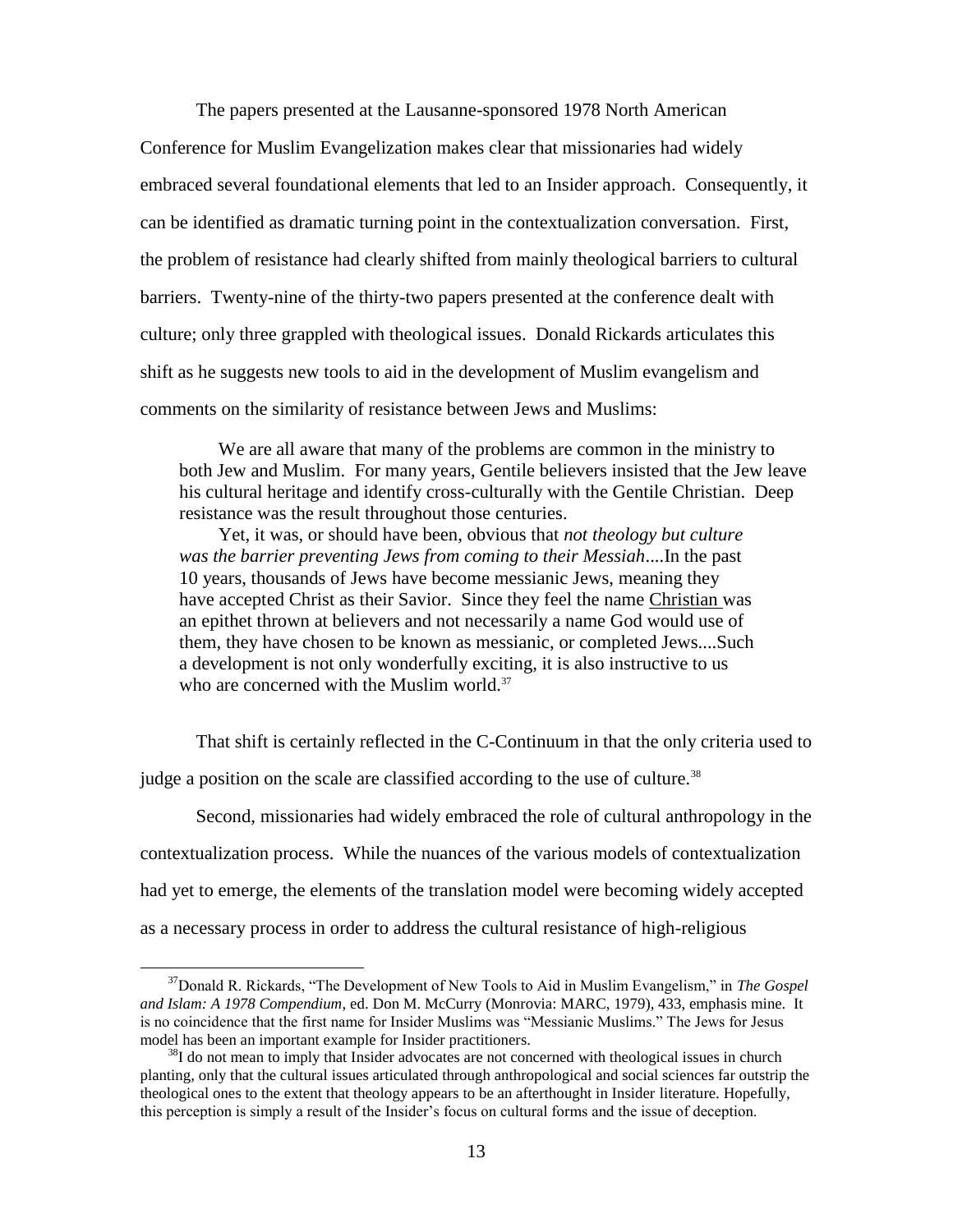societies. Stripping the gospel seed from its cultural husk in order to find new and dynamic cultural forms became a significant focus of missionary effort. In essence, each position above C2 on the C-Continuum offers a different answer to those socio-religious forms that can be re-used and those that must be discarded. The reports of these experiments were met with various degrees of both concern and excitement.

## **The Lombaro Case Study**

 $\overline{a}$ 

Parshall published *New Paths in Muslim Evangelism* in 1980, which presents a case study of an experiment in contextualization he led his team to undertake in Bangladesh in the mid-1970s. *New Paths in Muslim Evangelism* was the report and defense of that experiment written as his PhD project at Fuller, and Lombaro was the code name he gave his context of ministry. Parshall divides his book into several important sections. He first defines contextualization and syncretism and then discusses the difference between form and meaning. His discussion of the subject flows directly out of Kraft's position in *Christianity in Culture*; his experiment is an outworking of the following philosophy:

The principle here seems to be that Christianness lies primarily in the functions served and the meanings conveyed by the cultural forms employed, rather than in the forms themselves....God seeks to use and to cooperate with human beings in the continued use of relative cultural forms to express absolute Supracultural meanings. The forms of culture are important not for their own sake but for the sake of that which they convey.<sup>39</sup>

The second section is devoted to developing and explaining his application of contextualization in the Lombaro case study. For the most part, Parshall supplies practical answers to age-old questions related to the observance and use of time, finances, housing, food, dress, and family. But he goes further by suggesting that Muslim culture should inform issues like the day of worship, designation of believers, and the roles of

<sup>39</sup> Charles Kraft, *Christianity in Culture* (Maryknoll, NY: Orbis Books, 1979), 66.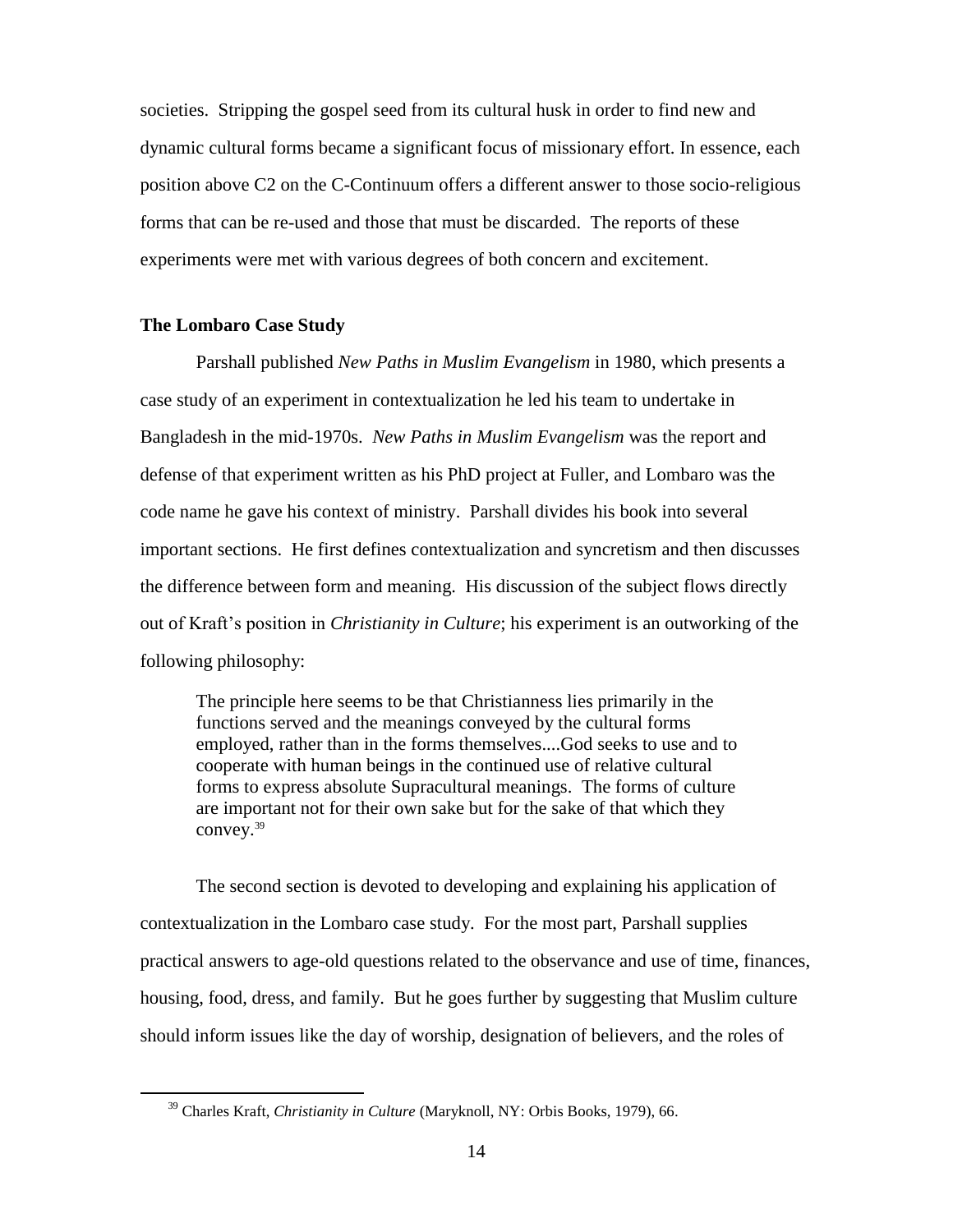clergy and laity.<sup>40</sup> Moreover, he strongly suggests the creation of homogenous churches for Muslim background believers.

However, it is Parshall's re-use of Muslim religious and social rituals that truly separates his experiment from missionary methods of the past. The theoretical discussions and suggestions outlined in the previous section take shape in Parshall's experiment. In particular, Parshall advocates the re-use of the Islamic forms of prayer, fasting, music, and chanting of poetic translations of Scripture, as well as borrowing elements from Muslim festivals, wedding ceremonies, celebrations surrounding the birth of a child, and funerals.<sup>41</sup>

Though the theoretical framework had been developed slowly over the previous decade, the picture of contextualization Parshall advocated was, at that time, considered radical by many in the evangelical world. Criticism at some points was quite severe. Generally, however, the direction suggested by Parshall was broadly accepted, especially as he further delineated in subsequent publications lines he personally refused to cross. Today, it represents the limits of what many organizations are comfortable recommending in Muslim contextualization.

In particular, for significant theological reasons, Parshall concludes that missionaries need to encourage new converts to transition out of the mosque. While some missionaries eagerly advocate re-using almost the entirety of Islamic forms,

Parshall strongly disagrees:

I cannot agree with my friend when he states that 98 or 99 percent of Muslim worship can be utilized by us. There is a large area of commonality...; most of the content of the ritual is acceptable to the Christian....Yet, there are a few items of such weighty theological significance that I conclude any true believer who permanently continues to participate in the prayer ritual is indeed compromising his faith in Christ. I hasten to add that I recognize the value of and need for a proper transitional time for movement out of the mosque. This may take weeks

 $^{40}$ Ibid., 157-80.

 $^{41}$ Ibid., 199-219.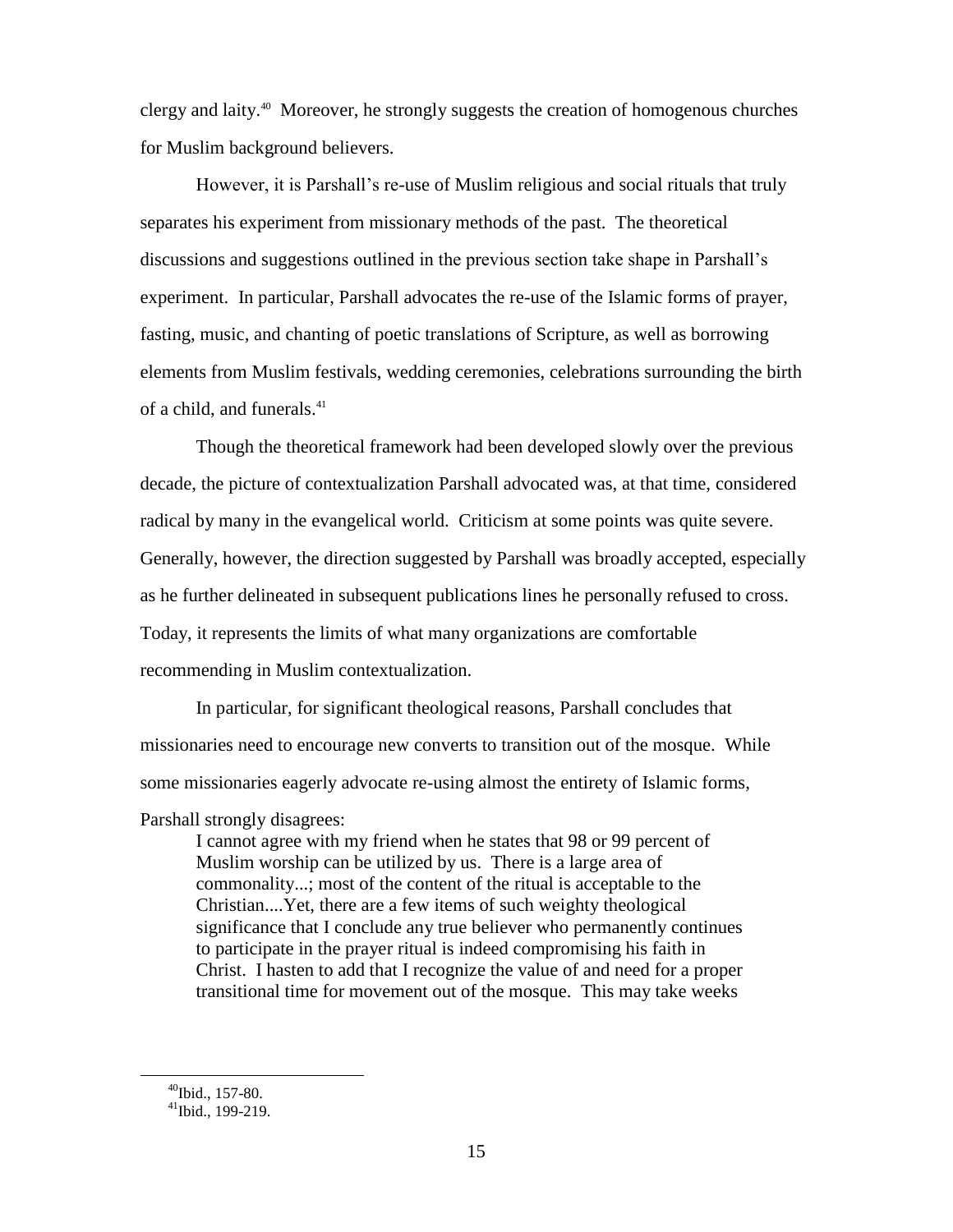and even months.... To demand an immediate cessation of all that has been practiced for years leads only to extractionism.<sup>42</sup>

Within the mosque is continual confirmation of the prophethood of Muhammad and, while some missionaries formulated arguments to redefine prophethood to make the Muslim confession, the *Shahadah,* usable for new converts, Parshall concludes that the arguments were invalid: "A Christian's participation in the ritual is a confirmation of the message of Islam—regardless of what he is privately thinking or praying." 43

By strongly advocating transition out of the mosque, Parshall demarcates the difference between C4 and C5, namely, the moral inability of Christian converts to remain within the Islamic religious system.

Although I advocate that Muslims remain an integral part of their community, I am forced to stop short of encouraging continued involvement in prayers at the mosque. The ritual is too closely connected to Islamic belief, theology, and religious practice. I conclude that participation involves either compromise or deceit. Neither is acceptable for a Christian. Therefore, we must move "beyond the mosque" and explore other areas wherein our objectives can be fulfilled.<sup>44</sup>

When Parshall follows Kraft's advice to attempt to start movements within Islam, he attempts to keep converts as members of their social community while taking them out of the religious expressions of their community. Though Parshall expressed deep reservations related to the theological content of the Islamic forms of the confession and the message communicated by staying within the mosque, evidently other missionaries were pushing for a more inclusive approach to incorporating Islamic forms—virtually unchanged—into the religious practice of Muslim converts.

<sup>42</sup>Phil Parshall, *Beyond the Mosque: Christians within Muslim Community* (Grand Rapids: Baker Book House, 1985), 182-83.

 $^{43}$ Ibid., 183. Specifically, the confessor of the Islamic creed is communicating to the community his belief in the Islamic articulation of the prophethood of Muhammad, his rejection of the incarnation of Jesus, and other things that directly support Islam and attack historic Christian doctrine. As Parshall has said elsewhere, the "mosque is pregnant with Islamic theology." Phil Parshall, "Danger! New Directions in Contextualization," *EMQ* 34 (1998): 409.

<sup>44</sup>Parshall, *Beyond the Mosque*, 184.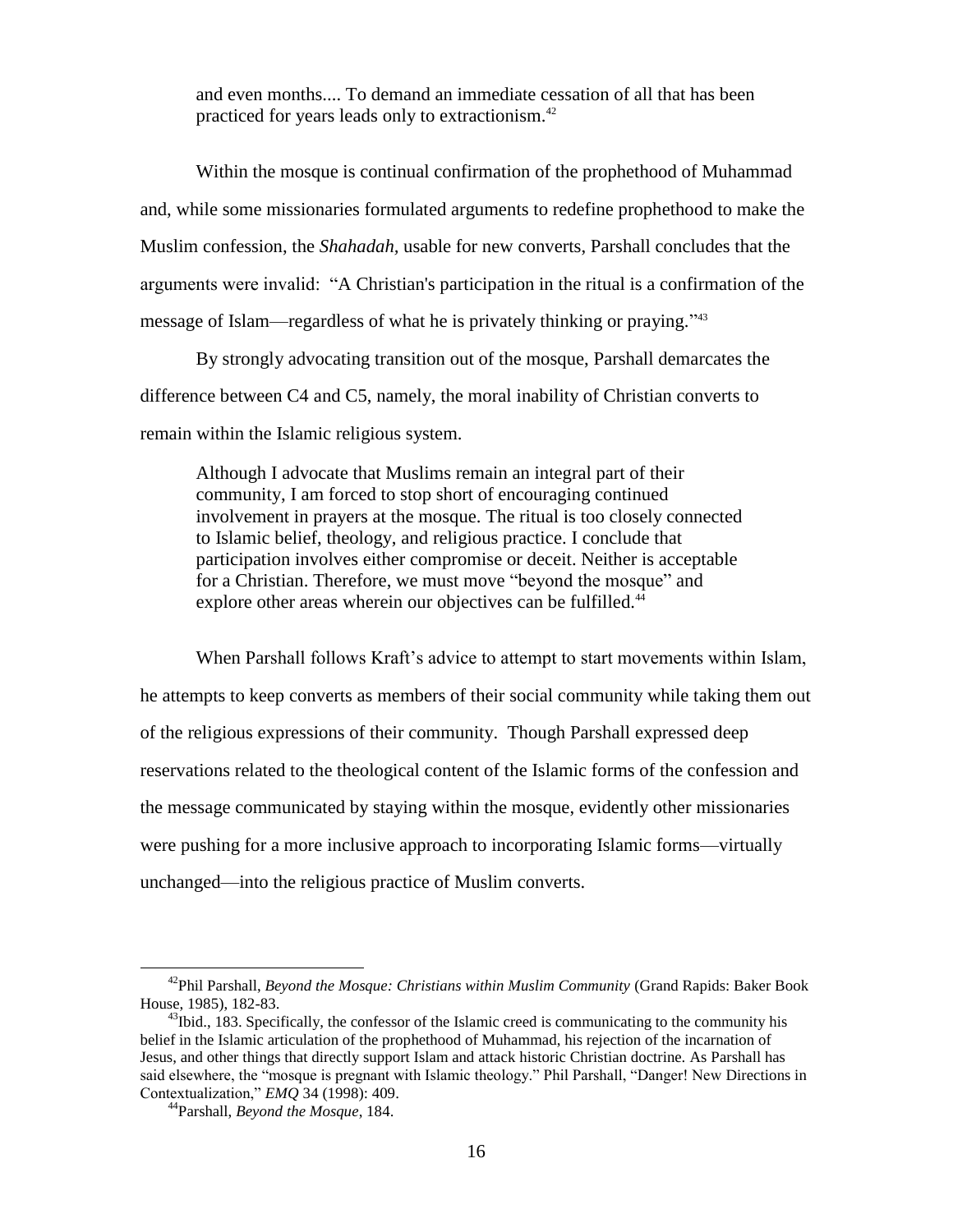#### **Teeter and the Friendship Center**

David Teeter's experiment in Muslim contextualization stems most directly from Kraft's model of Dynamic-Equivalence and Harvey Conn's 1978 Colorado conference paper, "The Muslim Convert and His Culture."<sup>45</sup> Teeter's article, "Dynamic Equivalent Conversion for Tentative Muslim Believers," was written to explain the view of conversion supporting the "Muslim followers of Jesus" model of contextualization he was field testing in Bethlehem.<sup>46</sup>

While Teeter's article does not overtly deal with contextualization of Islamic forms, his proposed model of conversion is a foundational element of Insider strategy. Teeter's main point was to challenge the predominant evangelical view of conversion as a one-step process and to suggest that a slow process of "becoming" is more culturally appropriate in an Islamic society.<sup>47</sup> Teeter proposes a term he calls "tentative believers" to describe Muslims who have heard the gospel, but who have not made the overt step of declaring Jesus to be their Lord. The "tentative believer," according to Teeter, "is being deeply and profoundly changed, but he is not fully aware of this change. He has not made any deliberate "decision for Christ," but is aware, on some level, that Christ has entered into his life."<sup>48</sup> Teeter hopes that these men will emerge as committed believers, especially as they become heads of households and can influence their families to likewise move toward Christ and become a dynamic equivalent, *oikos* expression of church. He uses an inference from Mark 16 to ground his strategy's goal to produce tentative believers:

<sup>45</sup>Harvie M. Conn, "The Muslim Convert and His Culture," in *The Gospel and Islam,* ed. Don McCurry (Monrovia: MARC, 1979), 78-92.

<sup>46</sup>David Teeter, "Dynamic Equivalent Conversion for Tentative Muslim Believers," *Missiology* 5 (1990): 307. At the time of publication, his model had been in operation for six years.

 $^{47}$ Ibid., 307. In challenging the predominant evangelical paradigm of conversion, he is merely providing a case study of Kraft's "starting point plus" process view of conversion presented in *Christianity in Culture.* 

<sup>&</sup>lt;sup>48</sup>Teeter, "Dynamic Equivalent Conversion," 308.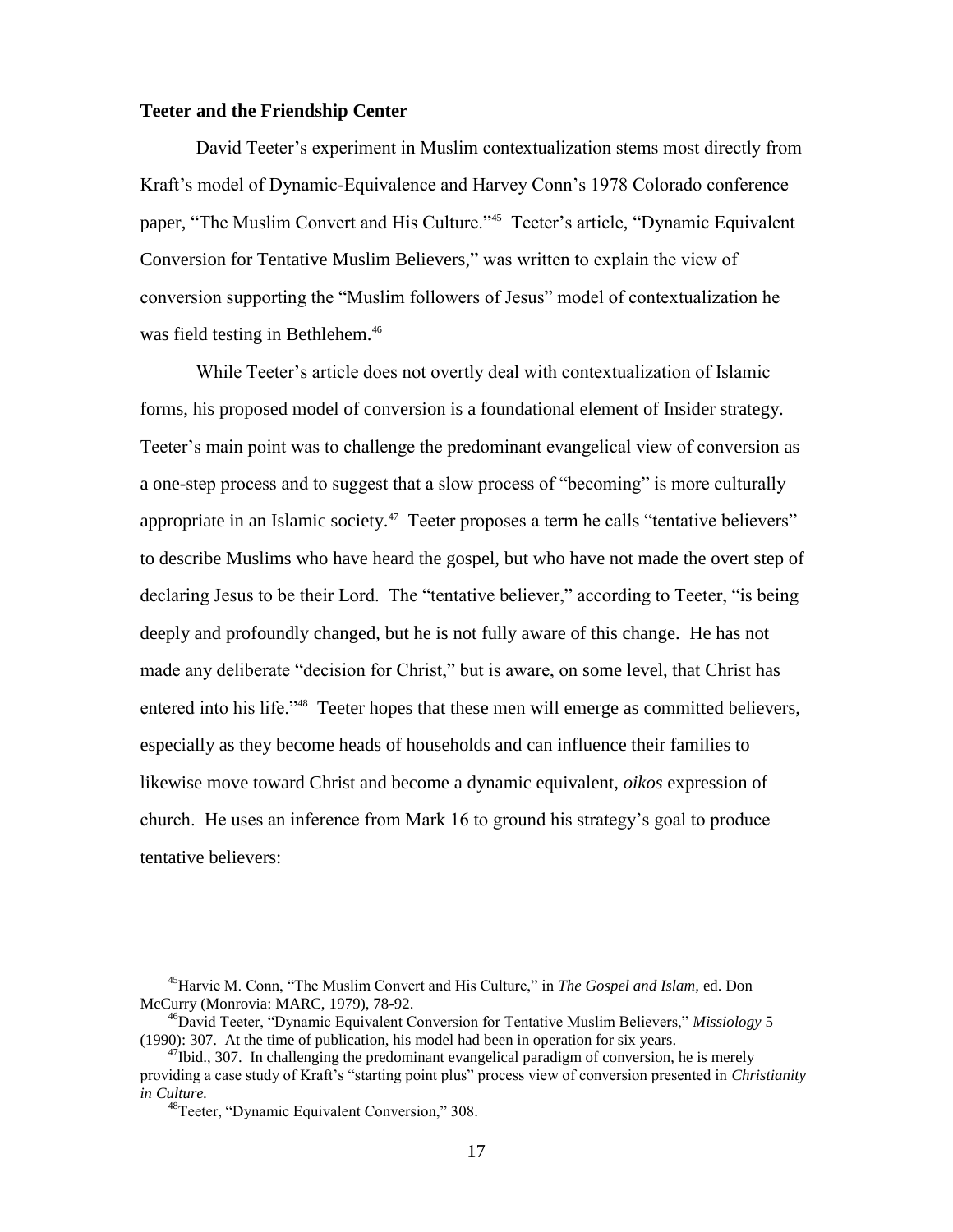Jesus said, "whoever believes and is baptized will be saved, but whoever does not believe will be condemned." Mark 16:16. We can infer three categories of people from this:

Response Status Believes and is baptized Salvation assured Does not believe Condemnation assured Believes, but is not baptized Outcome unresolved $49$ 

Overall, Teeter is comfortable with the ambiguity of the third category, and believes that tentative believers have actually—though unknowingly—been born of the Spirit, and are slowly moving toward greater obedience as they continue to walk with Christ. He admits that "we cannot know the final outcome….Perhaps the person will change his mind and be baptized. Or perhaps Jesus will deal with the person as he did with the thief on the cross. Or maybe he or she will be lost....Who but God knows at this point?"<sup>50</sup> While Teeter recognizes that the assurance of salvation is impossible without the overt steps of verbal allegiance to Christ, he is hopeful that these tentative believers, "who are walking with Christ without actually converting to Christianity," will find favor with God at the Judgment Day.<sup>51</sup>

Again, Teeter does not overtly address the contextualization issue in this article. But, his proposal for dynamic equivalence applied to conversion in his experiment in Bethlehem supplied a case study for those committed to dynamic equivalence. The overarching theme was the ability of new believers to stay within Islam. He demonstrated that receptivity to Jesus—not necessarily the gospel—can be increased by de-emphasizing certain Christian emphases like baptism.

## **Woodberry's Re-Use of Common Pillars**

In 1989, J. Dudley Woodberry published a watershed article in *The Word among Us: Contextualizing Theology for Mission Today*, which was reprinted in *IJFM* in 1996.

 $^{49}$ Ibid., 309.

 $^{50}$ Ibid., 310.

 $51$ Ibid., 312.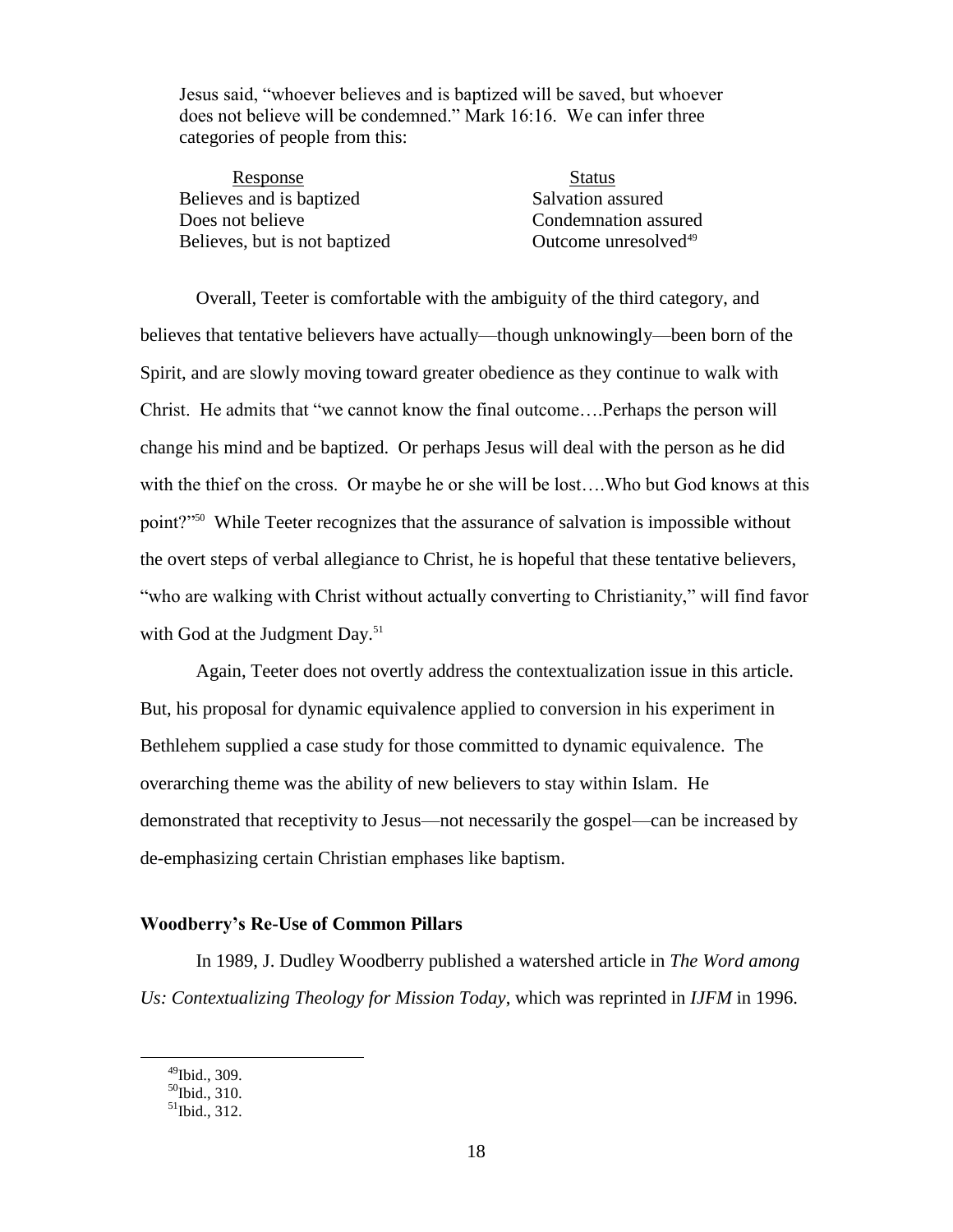Woodberry argues that the common roots between Jewish, Christian, and Islamic rituals enables those rituals to be incorporated more easily into contextualized Christ-centered worship. He builds his argument in the following way.

First, Woodberry underscores the urgent need for contextualization. He skims the literature dealing with contextualization from 1977-1987 and then supplies anecdotes from Muslims who find Christian literature incomprehensible.<sup>52</sup> Second, he describes how both national Christians and Islamic groups have both severely criticized efforts to contextualize.<sup>53</sup> Third, he extensively demonstrates, through literature review, the Jewish and Christian roots of the Islamic forms of confession, prayer forms, prayer postures, types of prayer, ablution, almsgiving, fasting, the pilgrimage, and the function of the Mosque.<sup>54</sup> He concludes, "If all these elements were used by God in His schoolhouse for His people Israel, can they not serve again for lessons as He gathers a new people for Himself?"<sup>55</sup>

Finally, Woodberry presents a short case-study that has incorporated his suggested re-use of the Islamic pillars. It is important to separate and analyze the individual components of the case-study to understand exactly what Woodberry is suggesting with his model of contextualization. It is quite evident that the theoretical suggestions of the 1970s have matured in the following case study.

Around 1984, a natural catastrophe struck a Muslim country that had a long-term missionary presence but that had seen very little fruit among Muslims. A group of about twenty Christian families moved into the area to serve the community, but only one came from a Muslim background. Though God was shown to answer prayers in Jesus' name

<sup>&</sup>lt;sup>52</sup>Woodberry, "Contextualization among Muslims," 171-73. See also J. Dudley Woodberry, "Contextualization among Muslims: Reusing Common Pillars," in *The Word among Us: Contextualizing Theology for Mission Today*, ed. Dean S. Gilliland (Dallas: Word, 1989), 282-312. Citations are from the *IJFM* article since it has been expanded and revised.

 $53$ Interestingly, he quotes a source in Malaysia that reports on a bill suggested by the Selangor state government that attempted to forbid non-Muslims from using a large list of Arabic religious language. Even as early as 1988, missiologists had taken significant and widespread strides to contextualize in Islamic contexts. See Woodberry, "Contextualization among Muslims," 173.

 $<sup>54</sup>$ Ibid., 173-82. This section of Woodberry's article is exceptionally well documented.</sup> <sup>55</sup>Ibid., 182.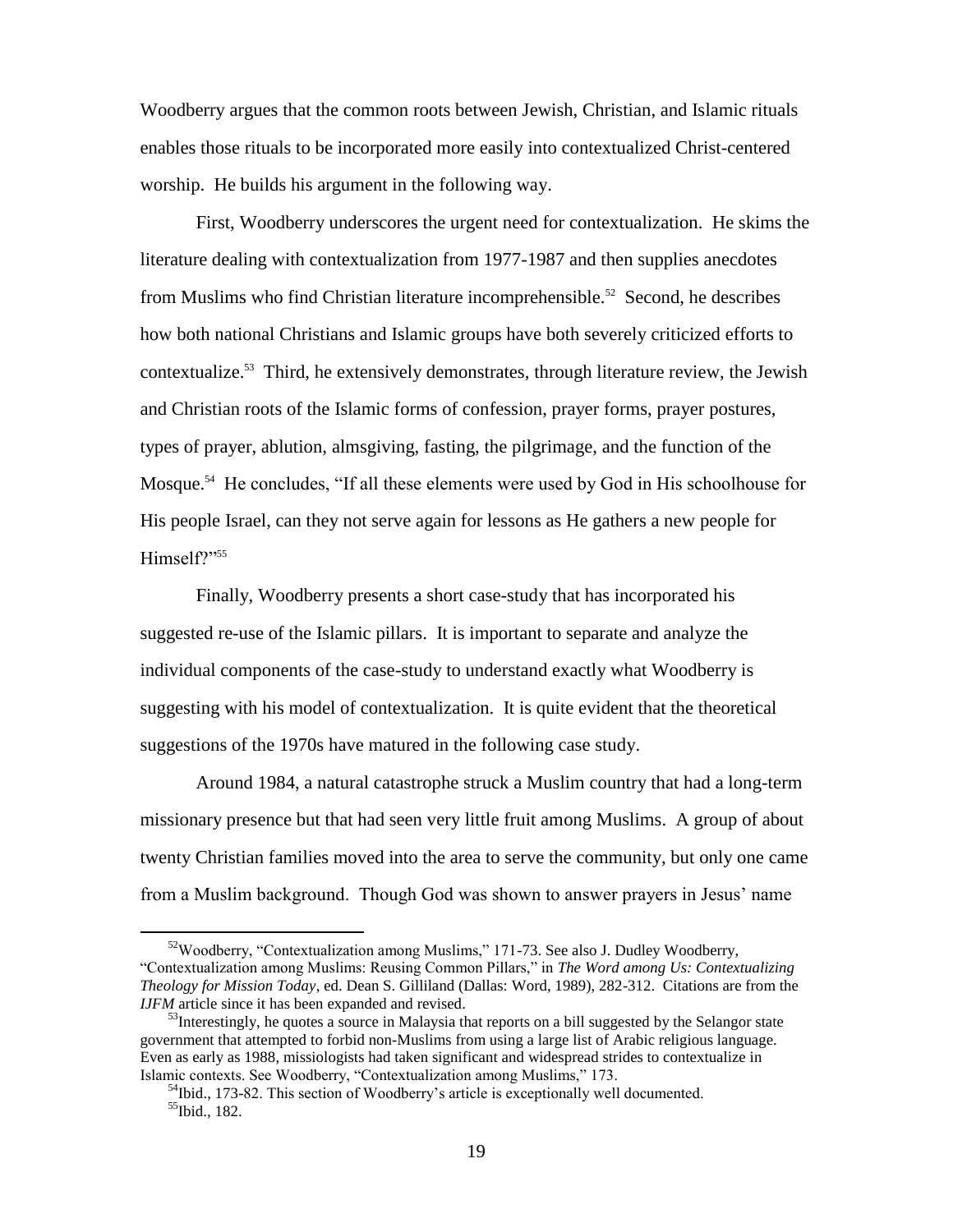and though the message the missionaries preached was believed to be true, no Muslims converted until the Christians were seen performing ritual prayer and incorporating cultural practices to remove ritual impurity.<sup>56</sup>

In 1986, missiology taught at Fuller was introduced to the mission group, and as a result, it adopted a more intentional contextual approach. "Only Muslim converts," according to Woodberry, "were employed in the villages and many thousands have since responded."<sup>57</sup> Presumably, the rationale behind the shift away from Christian presence was an attempt to remove all culturally foreign elements in an effort to follow the HUP. The missionaries used a translation of the New Testament that incorporated Muslim vocabulary rather than the Christian words for God, prophets, Jesus, etc.

Significantly, Woodberry attributes the missionaries' deep knowledge of the Quran as an important factor in the spread of the gospel in the region. The Christians approached the Quran in two ways. First, and most importantly, it was used by the Christians as a theological starting point and a source of truth. Starting with the Quran, Christians confronted the local belief that Muhammad would be an intercessor at the Day of Judgment in the following logical progression:

- 1. The Quran does not mention Muhammad as an intercessor.
- 2. The Quran tells that only the one whom God approves can intercede.
- 3. The Quran approves of the *Injil* as a source of truth.
- 4. The *Injil* says that God approves of Jesus and that he is the only mediator between God and man.
- 5. Therefore, Jesus is the intercessor at the Day of Judgment.<sup>58</sup>

Second, the missionaries attempted to diminish the importance of the Quran by relegating a Quranic verse to a position of authority only for the region of Mecca during the time of Muhammad. In a similar way, Muhammad was re-interpreted to be a prophet to the Arabs only.

<sup>&</sup>lt;sup>56</sup>Ibid.

 $57$ Ibid.

<sup>58</sup>Woodberry, "Contextualization among Muslims," 182.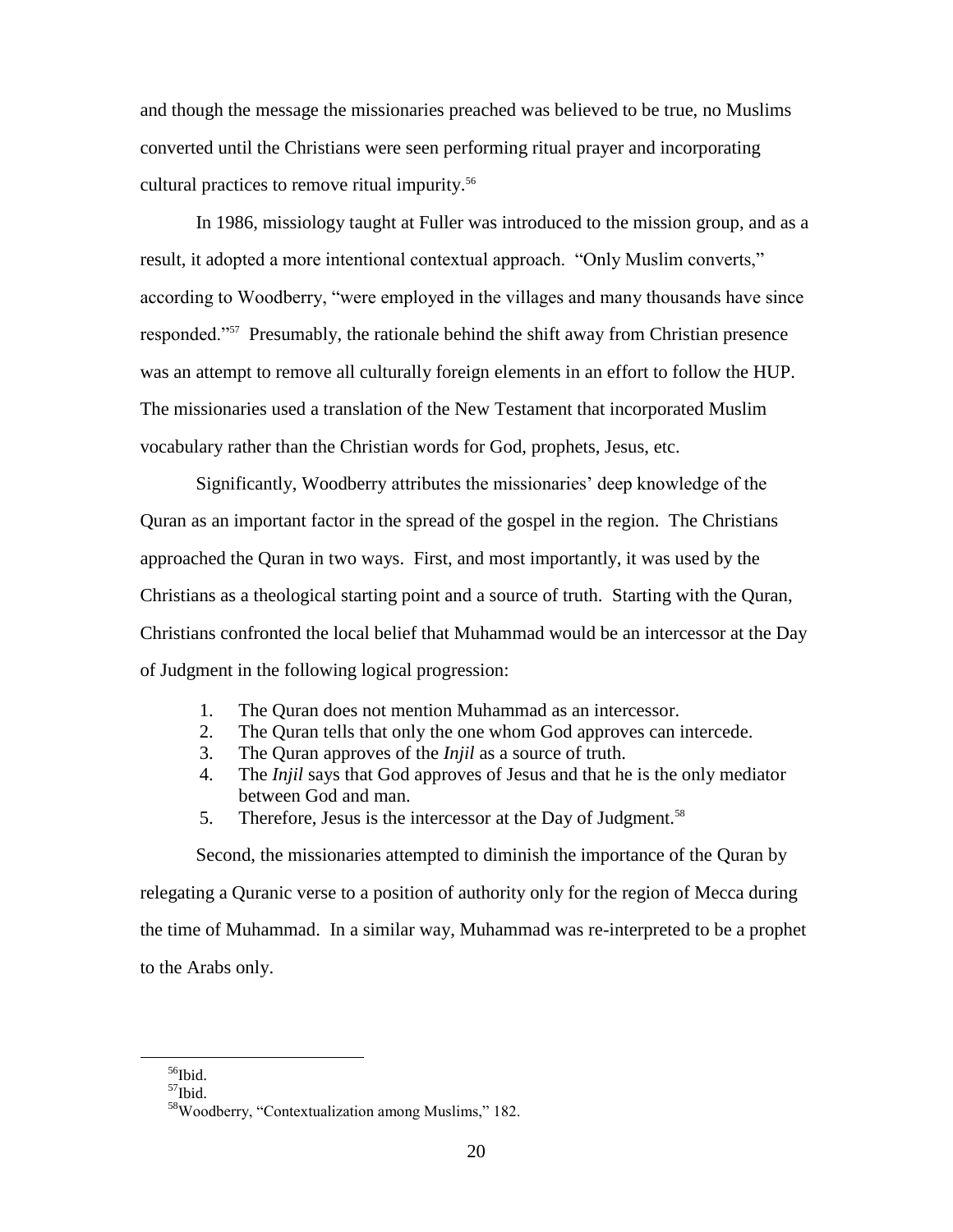Third, in a public debate, one of the Muslim background missionaries presented himself as a Muslim. By claiming to be a completed Muslim—having completed his submission to God through Jesus—he was able to transition the debate into a conversation between "brothers."<sup>59</sup> By claiming to be "Muslims," the missionaries were trying to separate themselves from the distain associated with the Christian community in that country and around the world. The group of followers has come to be called "believers" by the surrounding community, which has served to maintain their community ties by avoiding association with the minority Christian community.

Fourth, the missionaries overtly pursued a group decision for Christ. "Conversions are following along family, friendship, and occupational lines. When whole villages come, the mosque remains the center of worship."<sup>60</sup> In order to keep the family unit intact, missionaries refused to baptize believers unless the head of the household was baptized first.

Last, and Woodberry's main object of interest in the article, the missionaries incorporated scripturally modified Islamic forms in their strategy. Woodberry only discusses the transformation of the prayer rituals and does not mention mosque attendance or other pillars of Islam like confession, almsgiving, fasting or pilgrimage to Mecca. The form of the ritual prayers remained basically unchanged; only the content was modified and saturated with a number of Scriptures (Ps 23; Matt 6:9-13; John 1:12; John 3:16; Ps  $117:1-2$ ).<sup>61</sup>

Woodberry mentions four factors that could weaken the blossoming movement. First, leadership training is exceptionally important when the meaning inherent in the Muslim forms are being radically stripped away and replaced with new meaning. Vestiges of the old meaning will haunt the forms unless significant teaching is continually given to new believers. Training leadership to recognize the dangers of

<sup>&</sup>lt;sup>59</sup>Ibid., 182.

 $60$ Ibid., 183.

 $<sup>61</sup>$ Ibid.</sup>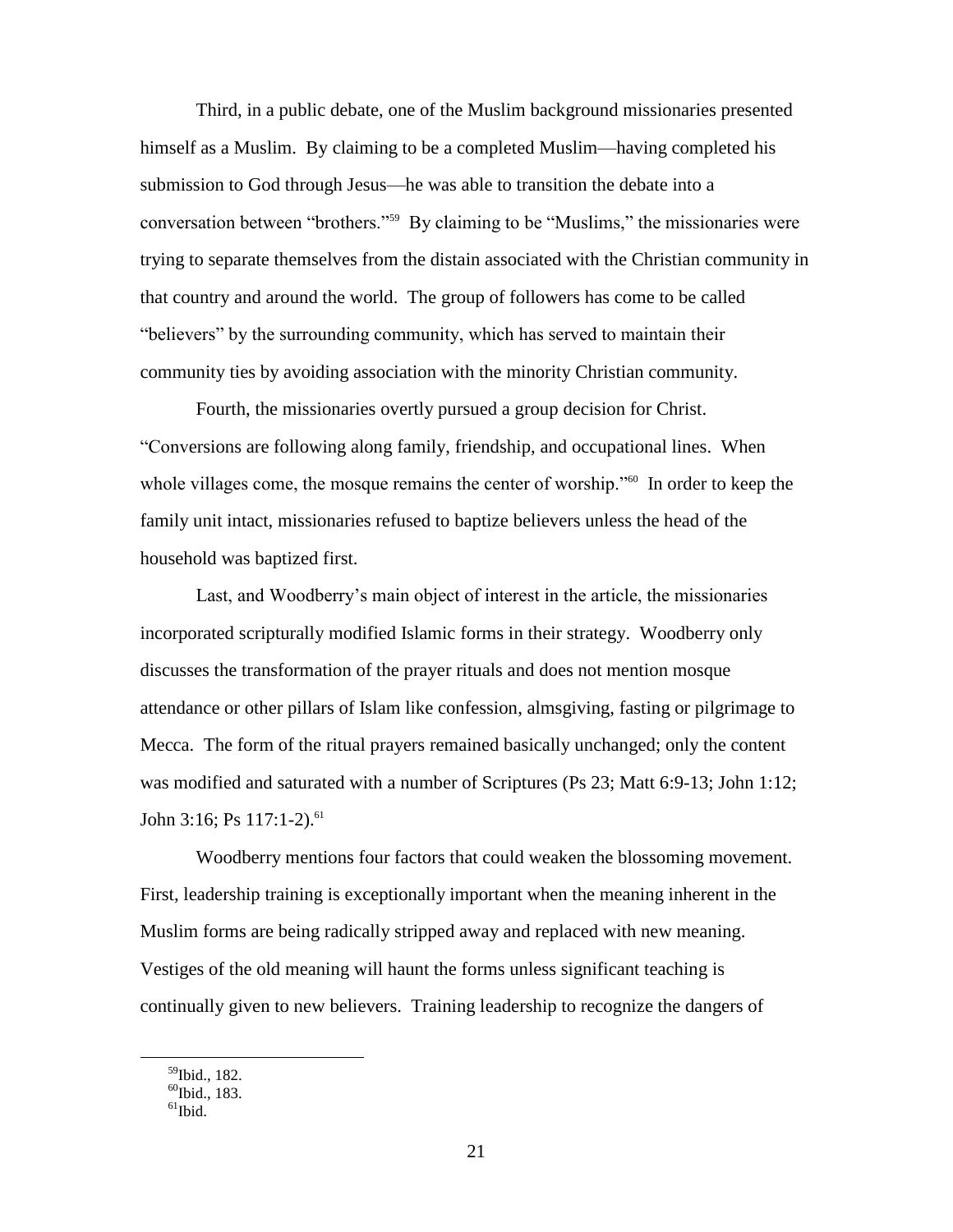syncretism, especially when using the old forms, is quite difficult in a fast-growing people movement.

Second, Woodberry recognizes the importance of reaching out to the existing Christian community so that isolation does not lead to the movement being swallowed back into Islam.<sup>62</sup> Yet, the problem with forming connections within the existing Christian community is that the growing contextualized community will slowly move to an overtly Christian identity. Since the great attraction of the contextualized community is their ability to remain within the greater Islamic society, any move out of that society will have a corresponding affect on its ability to be attractive to the Muslim community. The believing community sits on a razor's edge between two societies, and the leadership is uncertain how to make positive forward progress.

Third, Woodberry recognizes the dangers of retaining Islamic meanings by using Islamic forms. At the same time, he discusses the dangers of "an ossified contextualization that inhibits maturity."<sup>63</sup> Here, Woodberry is alluding to an article presented by Denis Green at the Lausanne Committee for World Evangelization conference in 1987, which centered on Islamic-Christian themes. The majority of those presentations were published in *Muslims and Christians on the Emmaus Road*. Green uses the phrase "stagnated contextualization," which he defines as "contextualization which has been employed as a means of facilitating the transition of Muslims from Islam to Christianity, but which then comes to operate as a barrier to their proceeding to a complete experience of Christ and his salvation."<sup>64</sup> Yet, Woodberry concludes, despite

 $62$ Ibid.

 $^{63}$ Ibid.

<sup>64</sup>Denis Green, "Guidelines from Hebrews for Contextualization," in *Muslims and Christians on the Emmaus Road*, ed. J. Dudley Woodberry (Monrovia: MARC, 1989), 245. Green goes on to say that "the evangelists [to the Hebrews] apparently felt comfortable with allowing their converts to retain certain beliefs and practices which were not wholly compatible with Christianity, expecting these things to fall away as spiritual maturity was reached. Yet the expected growth had not occurred (Heb 5:12-14); on the contrary, the Christian experience of the converts had stagnated (Heb 5:11)" (247).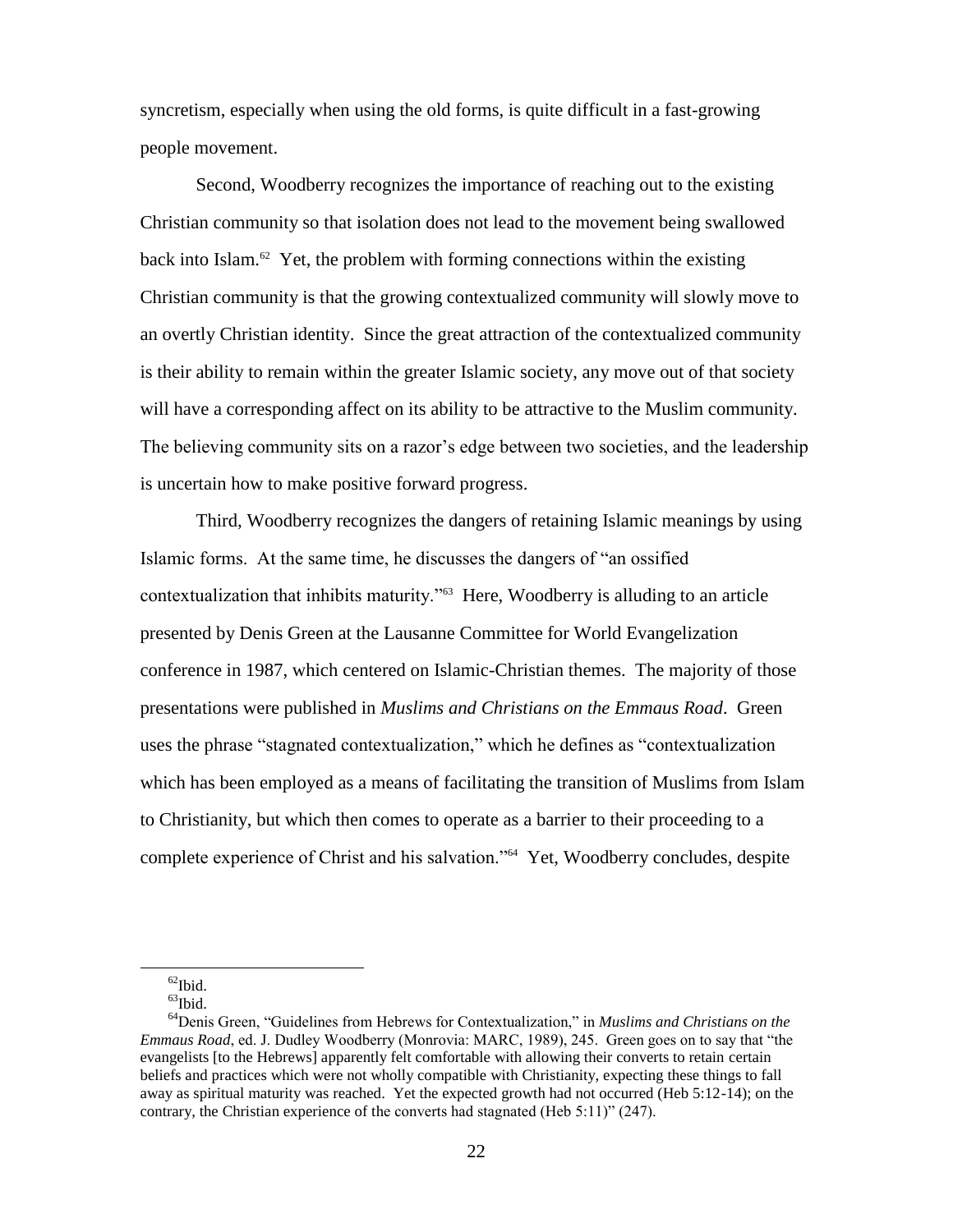the challenges and dangers, God is "blessing the refurbishing of these pillars in our day as they bear the weight of new allegiance to God in Christ."<sup>65</sup>

One major difficulty in assessing Woodberry's case study is that the descriptive nature of the article does not present a detailed account of the entire strategy. Woodberry only describes several aspects of the strategy through relating situations in the case study. As of yet, more than twenty-five years after the publication of this article, there remains no case study that systematically builds a theological framework for this method of contextualization. While Woodberry has continued to study the development of this movement, he has refrained from widely advertising the results.

Despite these weaknesses, Woodberry's case study presents a contextualized approach that attempts to keep converts within Islamic society. The article is not entirely clear whether the missionaries attempted to follow Parshall's method and transition believers out of the mosque and Islamic *religious* society or whether the converts are encouraged to stay in the mosque. However, Travis, who has a great deal of inside knowledge of this movement, quotes Woodberry's article as "an excellent case study of a C5 movement in one predominately Muslim nation."<sup>66</sup> Whatever the missionaries' ultimate approach, Woodberry laid the theoretical groundwork for the re-use of Islamic forms and supplied a case study where that type of re-use in select circumstances has seemed to produce much initial fruit.

## **Herbert Hoefer's** *Churchless Christianity*

 $\overline{a}$ 

Hoefer's study is different than previous studies, not only because it comes from the Hindu world, but also because it has developed independently from the theoretical suggestions surrounding Muslim missions. Additionally, Hoefer's book was organized so that the research data could be interpreted independently of his own conclusions, with

<sup>65</sup>Woodberry, "Contextualization among Muslims," 183.

<sup>66</sup>John Travis, "Appropriate Approaches in Muslim Contexts," in *Appropriate Christianity,* ed. Charles H. Kraft (Pasadena, CA: William Carey Library, 2005), 398.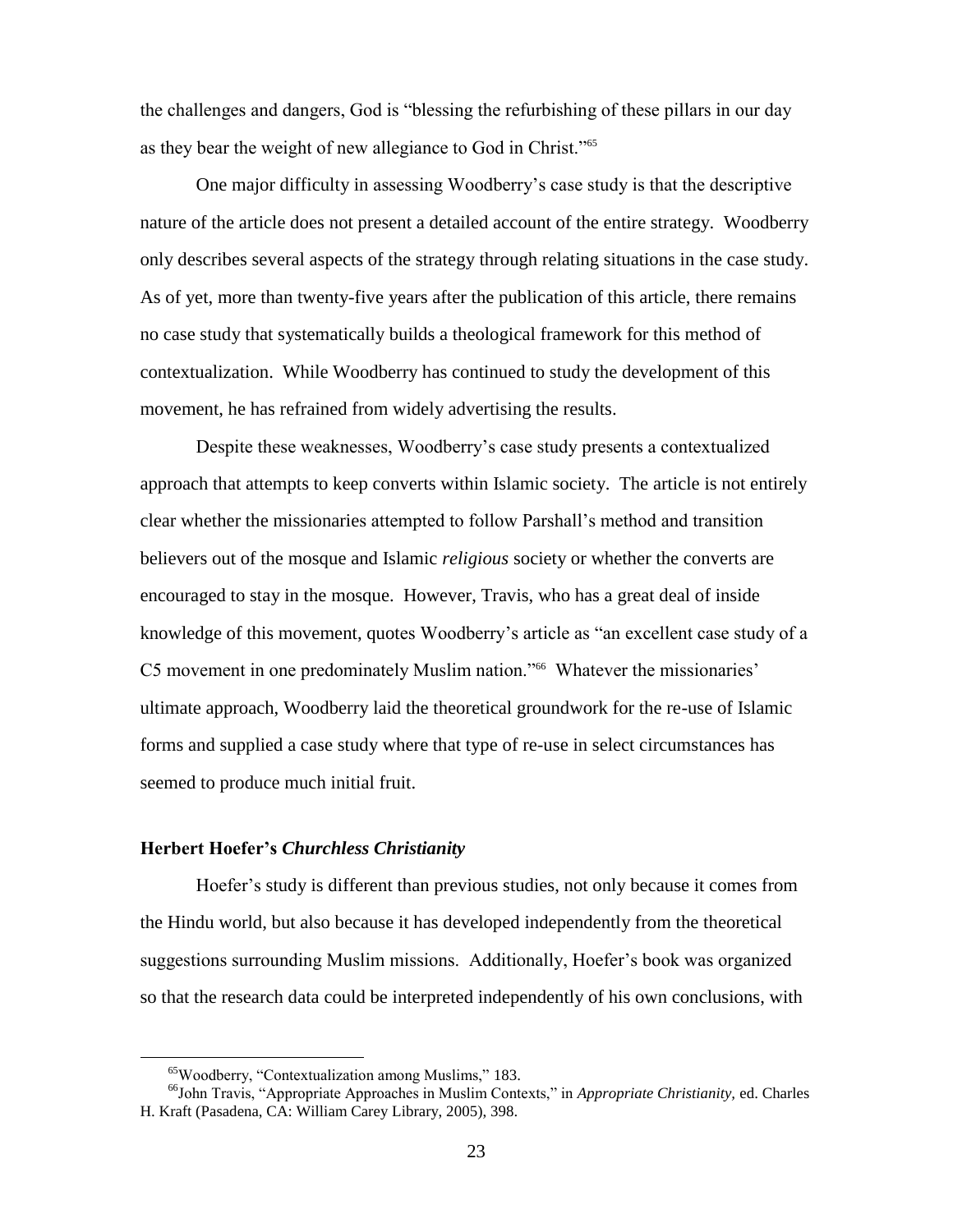the result that his suggestions are a relatively small portion of the entire book. His work has been referenced countless times to demonstrate the problem of extraction and double conversion, and to argue for the Insider approach as the solution to those problems.

In the early 1980s, Herbert Hoefer heard about a phenomenon in the rural areas of the southern Indian state of Tamilnadu where people were believing solely in Jesus Christ as their Lord and Savior but had no plans to undergo baptism or join a local church. He then conducted a study to measure both the numbers of the phenomenon and the theological state of what he calls "other sheep."<sup>67</sup> The 1991 publication of *Churchless Christianity* contains a write up of that study, along with an additional study conducted in the city of Madras. It concludes with a short chapter that includes theological reflection on the ramifications of the study. The 2001 publication includes, among other things, more theological reflection, a paper interacting with the sociological affects of "conversion," an explanation of caste, and a rave review of the original *Churchless Christianity* by H. L. Richard.

Chapter 1 consists mainly of an introduction to the situation and faith of a number of Non-Baptized Believers in Christ (NBBC). Since these people do not habitually go to church, there is great deal of diversity in worship practice. Some have private devotions, some go to church occasionally, some still participate in the Hindu festivals, some do not, some have a picture of Jesus in their back room, and some place Jesus' picture along with a picture of the other gods. In almost all cases, the driving factors that keep these followers of Christ from publicly joining the visible Christian community is the extraction that would inevitably follow. Each interview mentioned the cost associated with breaking caste to join the caste of the local believing community. In some cases, the pastors themselves advised the NBBC to refrain from breaking caste by joining the church. Despite the variety of worship styles and beliefs of the NBBC, they are

 $<sup>67</sup>$ Hoefer continually refers to these people as "other sheep" to indicate his firm belief that they are</sup> Spirit-filled Christians. Herbert Hoefer, *Churchless Christianity,* rev*.*ed. (Pasadena, CA: William Carey Library, 2001), 5.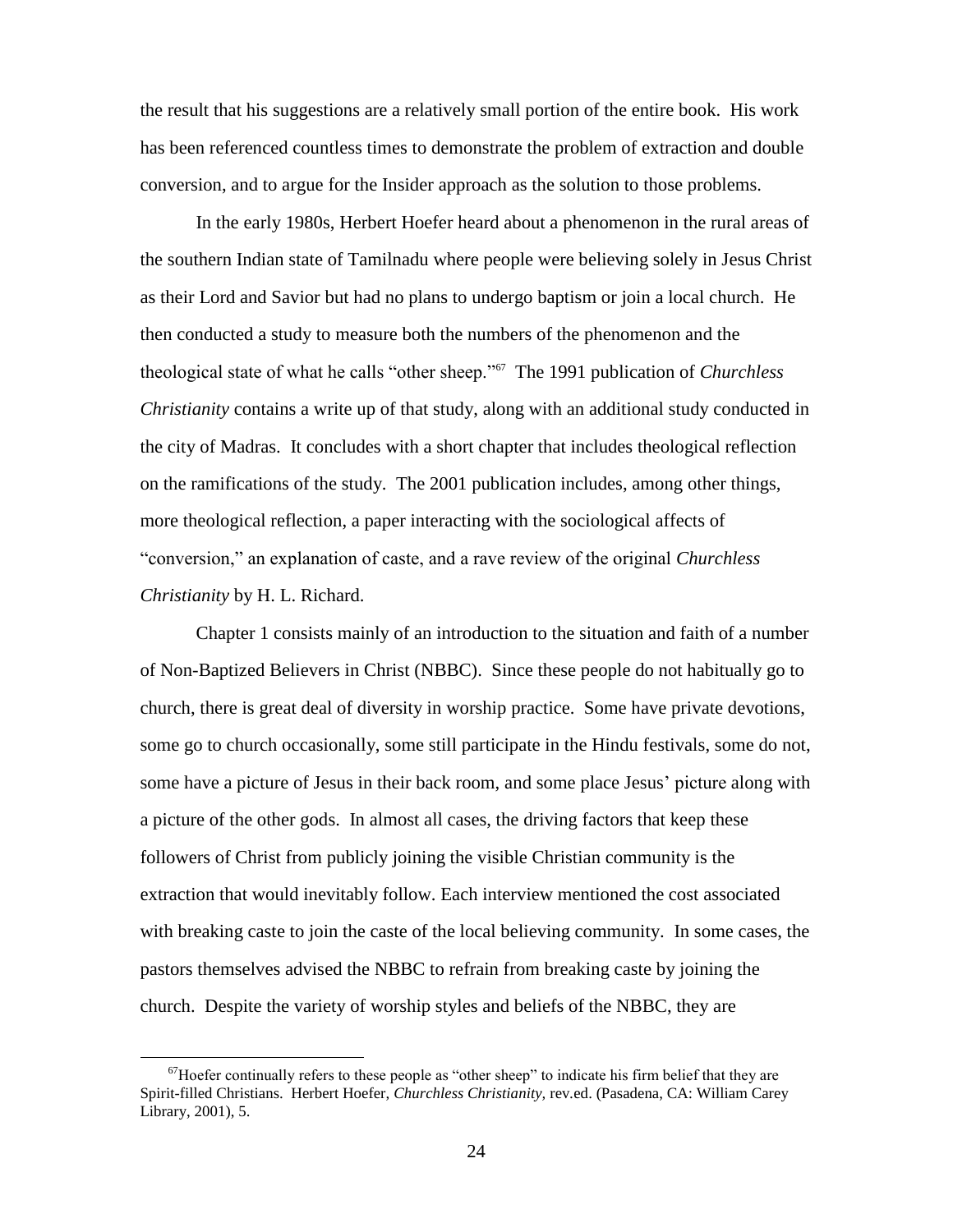commonly recognized as authentic followers of Christ by the general community, the pastors of the Christian community, and by their extended family.<sup>68</sup>

Chapter 2 describes the factors that keep the NBBC from breaking caste and joining the local church. The study lists ten common characteristics of the NBBC interviewed, including a desire to maintain harmony in the marriage relationship, a respectful attitude toward relatives, the attempt to change religion without changing cultures, the sentiment that remaining unbaptized affirms the family mission and tradition, and the difficulty of finding good marriages for the children. Surprisingly, when these NBBC break caste to join the local church, they are not necessarily warmly welcomed in. The Christian community has often refused to provide marriage partners for NBBC who break caste to join the church through baptism, leaving the children of these rural NBBC without honorable prospects for marriage.

Chapters 3 and 4 describe the random study questionnaire that was conducted in Madras and draws conclusions from the data provided from that study. After explaining the study and research method at some length, Hoefer outlines the results of the study:

Our statistics have shown that there is a solid twenty five percent of the Hindu and Muslim population in Madras City which has integrated Jesus deeply into their spiritual life. Half of the population have attempted spiritual relationships with Jesus and had satisfying and learning experiences through it. $^{69}$ 

Hoefer describes the devotional and spiritual life of these NBBC as intensely personal and non-communal: "Most of the time, these believers in Christ relate to Him only in their private prayer and meditations. Occasionally they go to church anonymously, but for the most part they are on their own to nurture their faith. Thus, they easily fall away from a disciplined worship life and into a syncretistic way of thinking."<sup>70</sup> Not surprisingly, since many of the NBBC discover Jesus on their own

<sup>68</sup>Hoefer, *Churchless Christianity,* 5-44.

 $^{69}$ Ibid., 106.

 $70$ Ibid.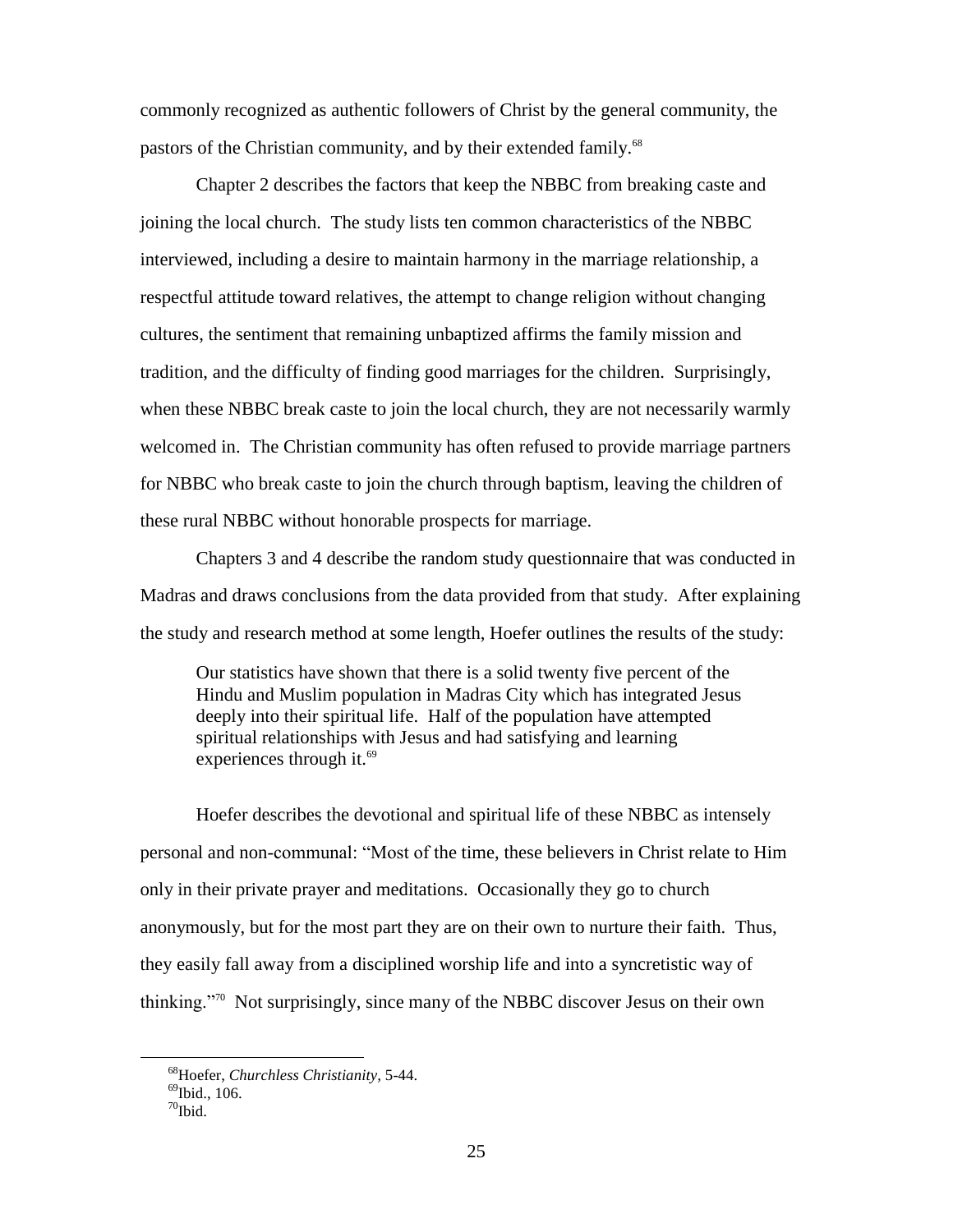through TV or radio broadcasts, Hoefer says that the NBBC "provide an amalgamation of Hindu and Christian experiences in Christ."<sup>71</sup>

The difficulty with Hoefer's study is not the fact that the phenomenon exists; rather, the problem is with the theological implications that Hoefer attempts to draw from the situation. The most glaring difficulty is that Hoefer suggests that baptism be omitted as a central Christian teaching and practice: "Is the administration of baptism as essential function of the Gospel?"<sup>72</sup> In other words, if the requirement of baptism can be waived as an entry rite into the believing community, then these NBBC would not be required to break caste in order to receive teaching and fellowship from the Christian community. Additionally, Hoefer suggests that the only hope for Christ to reach India is the fulfillment of Hinduism by Christ:

Christianly grew out of Judaism because Christ was incarnated there. However, when He is grafted into" a totally new tree, we must only expect a new hybrid, a Church of Gentile customs and a theology of Gnostic and mystical ideas. Only then will Christ "of whom and to whom and through whom are all things," be "all in all" among the varying cultures of the world (Rom 11:20-24, 36)....We do not want to change the culture or the religious genius of India. We simply want to bring Christ and his Gospel into the centre of it.<sup>73</sup>

In addition to *Churchless Christianity* being taken as an illustration of the problem of extraction and double conversion, the descriptive study in *Churchless Christianity* is used by Insider advocates as a basis to prescribe Insider Movements. Essentially, they argue that these Insider believers need to be protected from the national church. With missionary assistance, NBBCs should develop completely outside of the national church's traditions and structures:

Nonetheless, one must question whether Hoefer in the end is either too traditionally attached to the church or just not careful enough to define

 $71$ Ibid., 117.

 $^{72}$ Ibid., 155.

 $^{73}$ Ibid., 200. Notice how Hoefer confuses the subject of Paul's metaphor. Christ was not grafted into a Gentile tree in Rom 11; rather, the Gentiles were grafted into the Jewish tree of God's covenant with Israel. The theological starting point is terribly misplaced in fulfillment theology.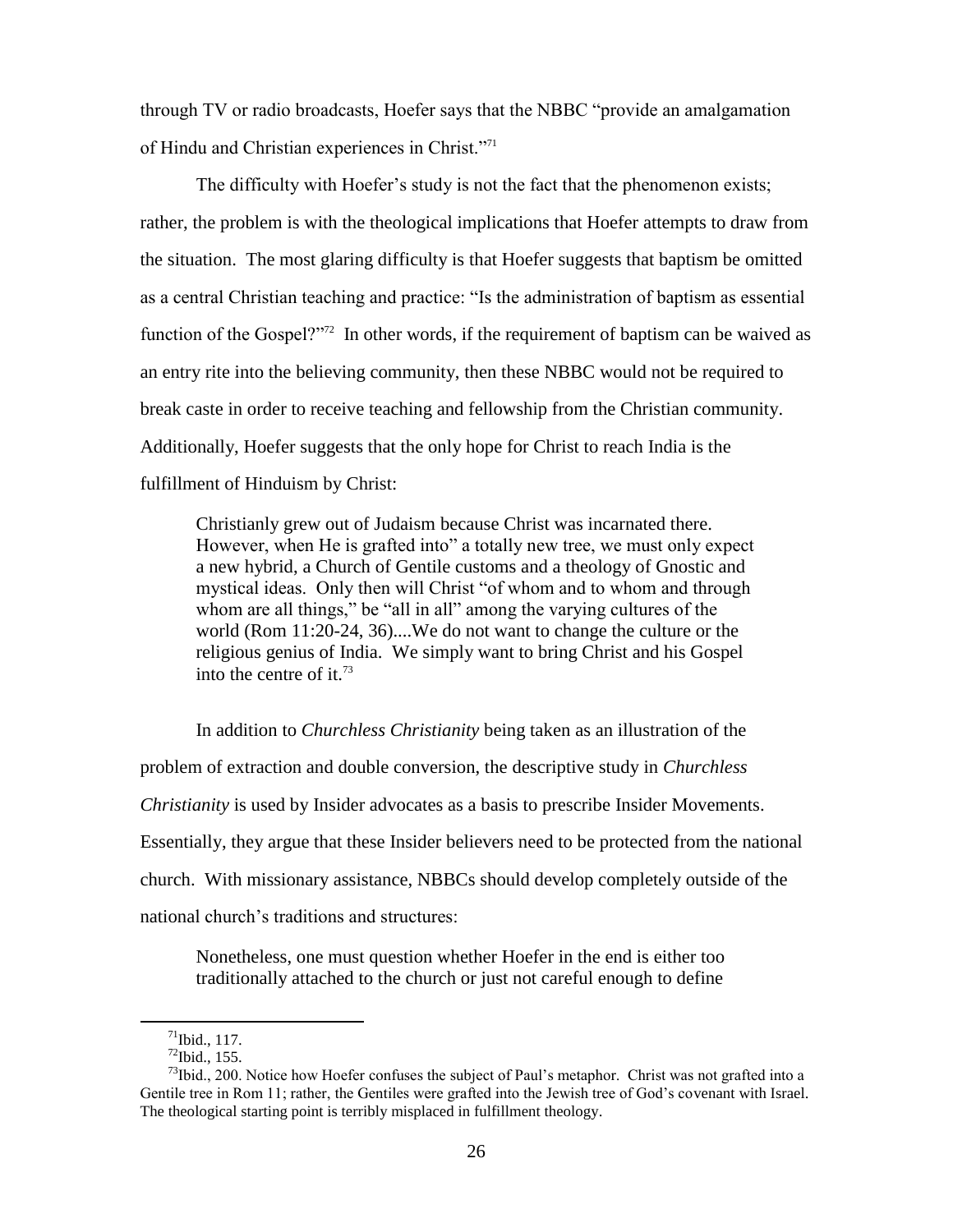what he means in saying that this churchless Christianity needs the church. Did Gentile Christianity need the Jerusalem church? Arguably, it needed to be protected from that church....India's NBBCs need to be guarded against a great deal of trouble that Christians will cause them...but they certainly need help.<sup>74</sup>

Overall, while *Churchless Christianity* is not a document that proposes an Insider strategy—indeed, Hoefer strains to ensure that the developing NBBC community maintain ties with the traditional Christian community—it has been used by Insider advocates to prove the validity and necessity of an Insider strategy. Furthermore, as Hoefer has become aware of the contextualization debate in recent years, he has continually defended and advocated the Insider approach.<sup>75</sup>

<sup>74</sup>H. L. Richard, "Review of *Churchless Christianity,*" in *Churchless Christianity,* rev*.* ed. (Pasadena, CA: William Carey Library, 2001), 263.

<sup>75</sup>See, for instance, Herbert Hoefer, "Proclaiming a 'Theologyless' Christ," *IJFM* 22 (2005): 98; idem, "Response to Gary Corwin from the Hindu Context," *IJFM* 24 (2007): 21; idem, "Rooted or Uprooted: The Necessity of Contextualization in Missions," *IJFM* 24 (2007): 131-38; idem, "What's in a Name? The Baggage of Terminology in Contemporary Mission," *IJFM* 25 (2008): 25-29; and John Travis et al., "Four Responses to Tennent's 'Followers of Jesus (Isa) in Islamic Mosques," *IJFM* 23 (2006): 124-26.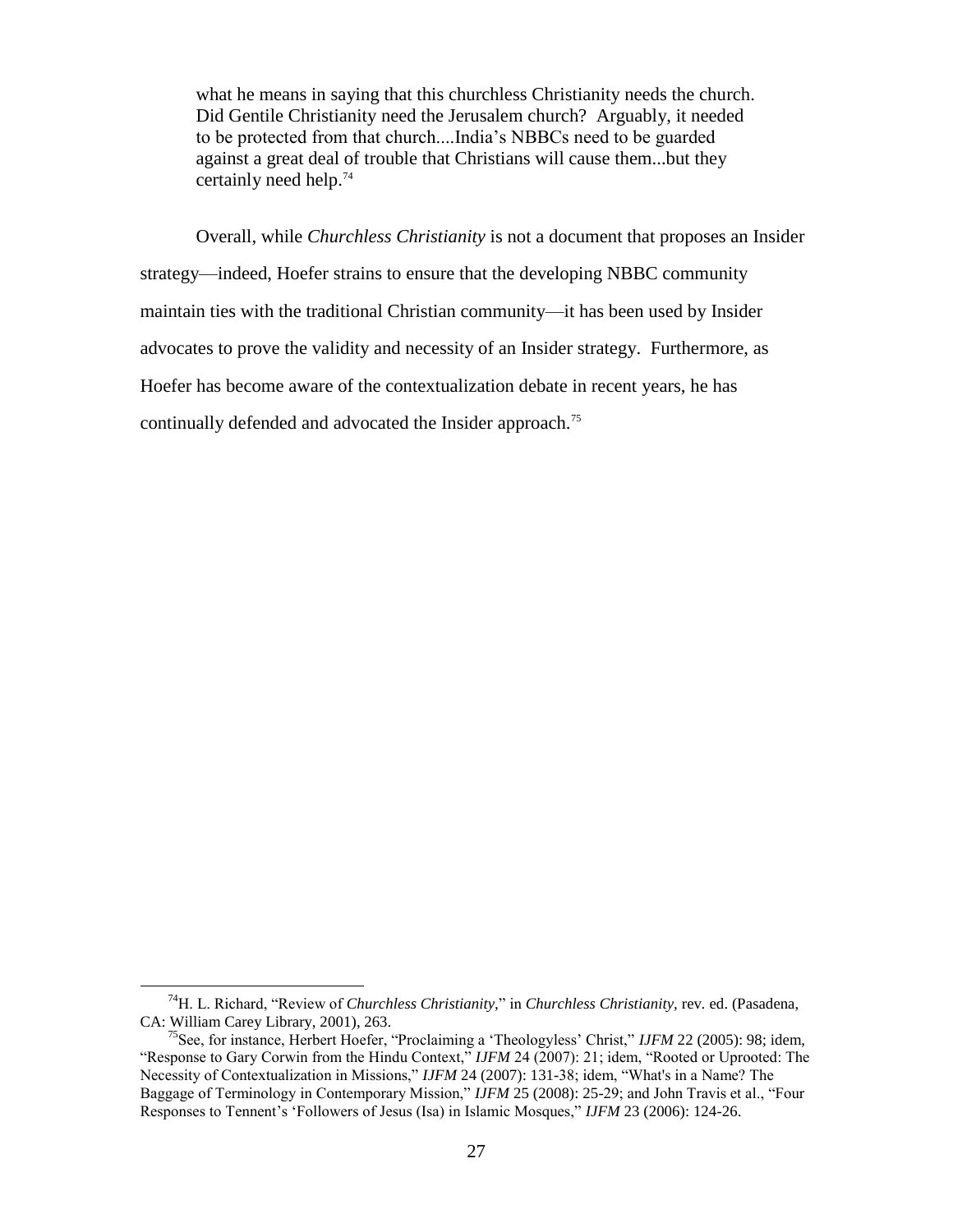## **C5: Logical Conclusions of Dynamic-Equivalence**

At this point, it should be clear that the taxonomy Travis prepared in the C-Continuum is simply a description of dynamic-equivalence being applied to increasing areas of the targeted people group's religious culture. C3 avoids their religious culture. C4 incorporates their religious forms that do not overtly deny the biblical testimony concerning Christ and eventually transitions out of the Islamic religious community. C5 significantly redefines crucial Islamic terms in order to stay as a sect within the Islamic religious community. C5's re-use of Islamic ritual to keep believers inside the Islamic community is essentially the logical conclusion of dynamic-equivalence.

Travis traces his development along the logical progression of dynamic equivalence in his own ministry. He studied contextualized theory before he and his wife became missionaries and planned to make every attempt to strip the gospel seed out of its cultural shell:

Moving beyond these first three types (C1-C3), we, along with a number of national and expatriate coworkers, felt compelled to apply contextualization theory further. ...Within a few years there were several hundred believers. The communities of faith they formed are at the "C4" point on the continuum and closely resemble the types of congregations described and commended by Parshall (1980).

This C4 lifestyle greatly helped the new follower of Christ remain a part of his family and neighborhood. Yet in time (usually about three months to one year), the community would realize the C4 believers were in fact no longer Muslims. Although they would still keep the fast, wear Islamic clothing, use Islamic terminology, keep Muslim dietary practices, and not change their names, they would generally not pray in the mosque and no longer referred to themselves as Muslims. Rejection would eventually come. Gradually the distance between C4 believers and their Muslim communities widened.<sup>76</sup>

Presumably, the reason behind Travis's dissatisfaction with C4 ministry was the widening cultural distance between communities that resulted in a slowing of the gospel message along relational networks. Fewer people were being reached with the gospel.

 $76$ Travis and Travis, "Appropriate Approaches," 400-01.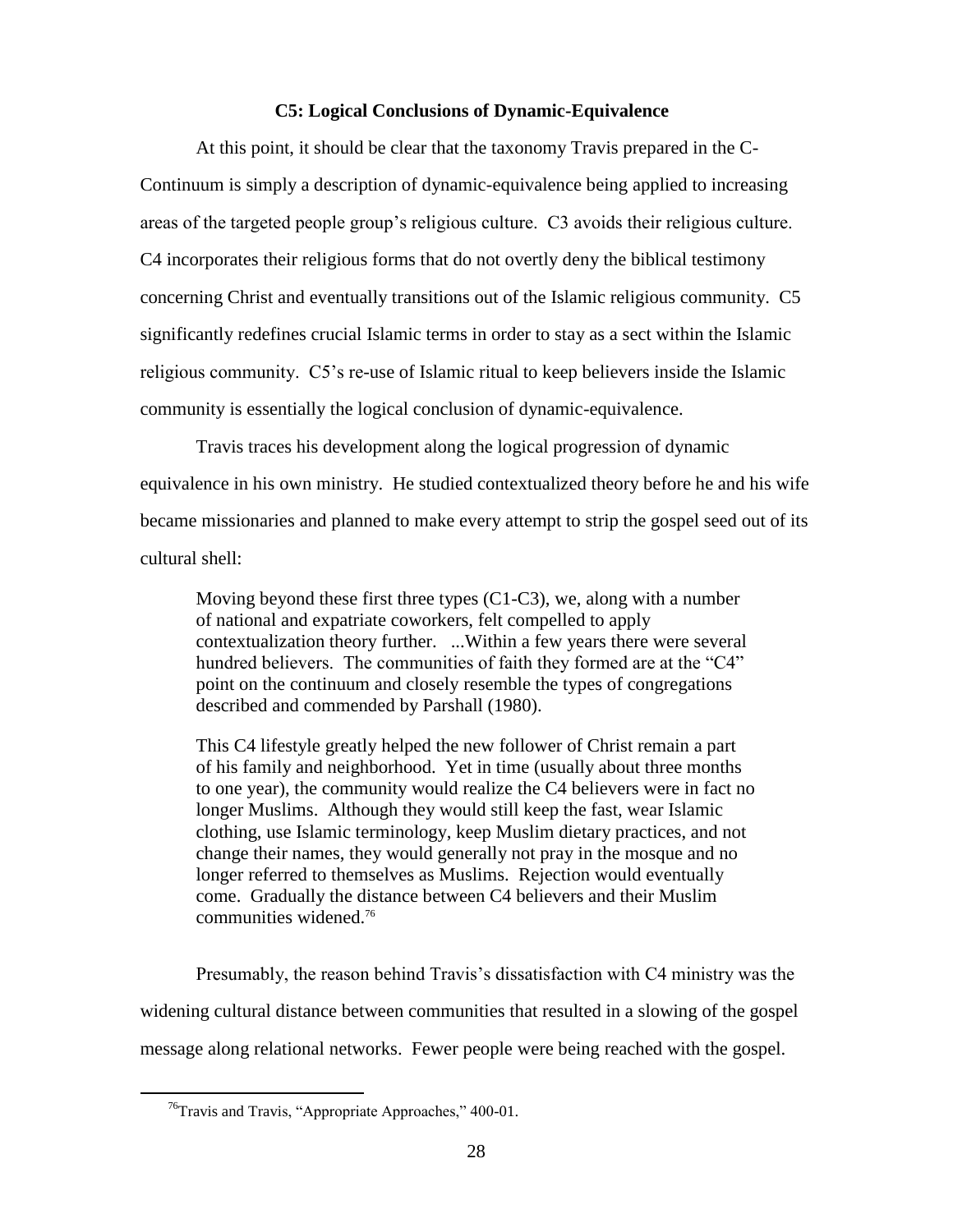The goals of facilitating a people movement cannot be realized when homogeneity disintegrates due to a widening cultural distance. With dynamic equivalence, the way to solve the widening cultural gap between new Muslim background believers and their birth community is to minimize the cultural drift away from Islam. C5 is the best way to accomplish that task. Travis describes his journey toward his belief that believers could maintain a C5 Islamic identity:

During the time we were beginning C4 experiments (the late 1980s) we also began hearing about some cases of Muslims, many of them leaders, who had come to faith in Isa (both in our area and in other countries) and who chose to remain in the Muslim community, much like Jews of today's Messianic Jewish movement remain culturally and officially Jewish....These Muslim believers are able to set aside certain Islamic beliefs, interpretations and practices, yet remain a part of the Islamic community as they follow Isa. They do not change their name or legal religious affiliation. They continue to identify with the religion of their birth and participate in things Islamic insofar as their conscience and growing sensitivity to Scripture allows. This point on the continuum—a community of Muslims who follow Christ yet remain culturally and officially Muslim—is referred to as C5. Others refer to emerging networks of C5 congregations as "insider movements", since the evangelism, discipling, congregating and organizing of C5 believers happens within the Muslim community, by Muslims with Muslims.<sup>77</sup>

At this point in his ministry, Travis was attempting to use "religious forms commonly used by local Muslims which were either expressly biblical, or at least neutral, so that Muslims coming to Christ would need to change outward forms as little as possible."<sup>78</sup> The biblical basis of Islamic forms presented by Woodberry led Travis and others to reject very little about Islamic worship. The resulting contextualized Christian worship looks very similar to Islamic worship. However, despite the similarities in rituals and the continued involvement and presence within Muslim society (i.e., Parshall's C4), Travis was not satisfied with the ability of these believers to continue to reach their Muslim neighbors: "As we have continued to see the limits of C4 in our context, as our burden for lost Muslims only grows heavier, we have become convinced

 $^{77}$ Ibid., 401.

 $^{78}$ Ibid., 400.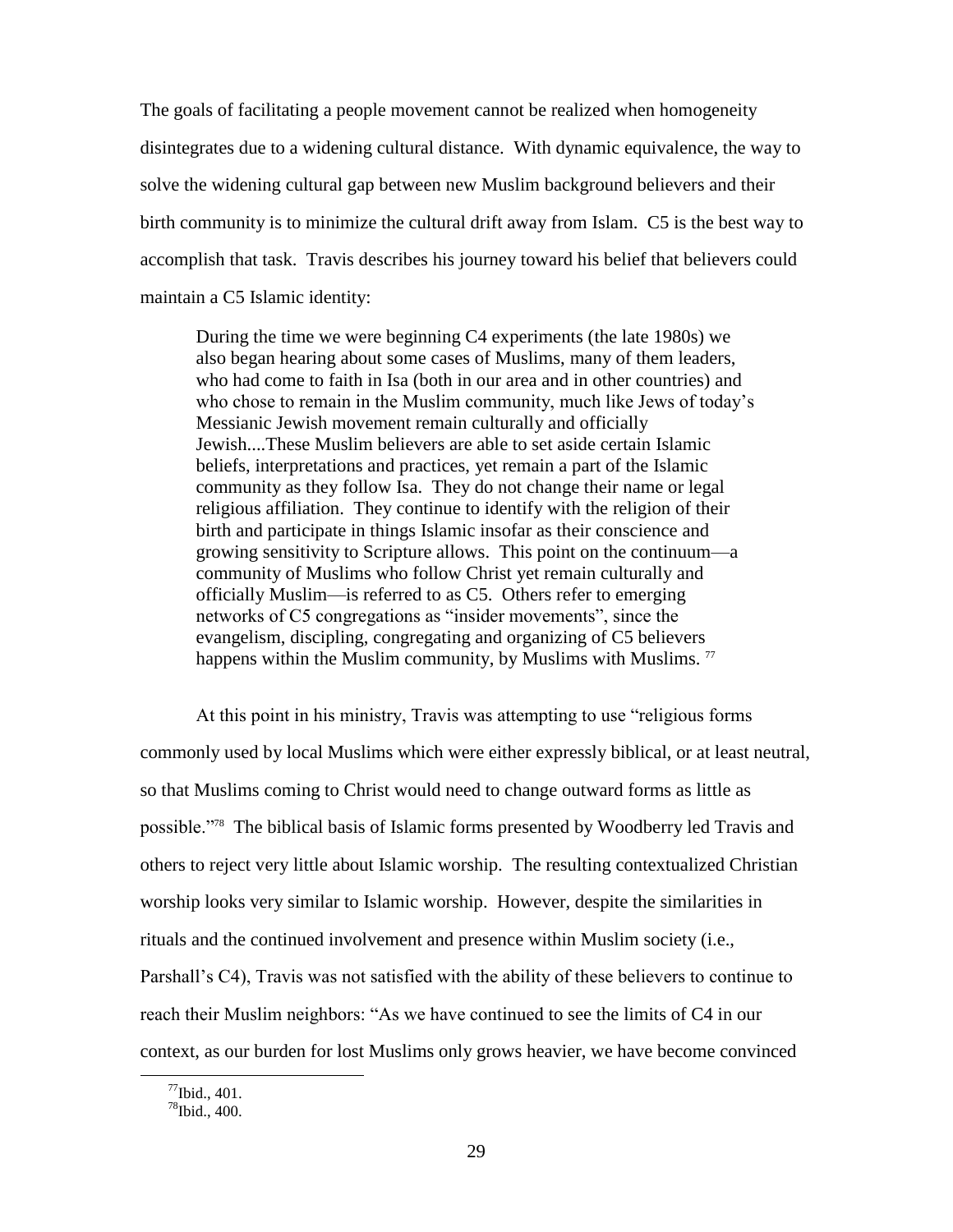that a C5 expression of faith could actually be viable for our precious Muslim neighbors and probably large blocks [*sic*] of the Muslim world."<sup>79</sup>

If the main problem in Muslim evangelism is the foreignness of the message preached by Christians, and if extraction and the subsequent breakdown of the community network must be avoided at all costs, then C5 is by far the best solution to those problems. Travis expresses this sentiment as follows:

We have little hope in our lifetime to believe for a major enough cultural, political and religious change to occur in our context such that Muslims would become open to entering Christianity on a wide scale. But we do have great hope, as great as the promises of God, to believe that an "insider movement" could get off the ground—that vast numbers could discover that salvation in Isa the Messiah is waiting for every Muslim who will believe.<sup>80</sup>

A question rarely asked in the current debate is whether extraction is truly the *main* cause of resistance in Muslim evangelism. Nevertheless, the glaring issue with Insider Methodology is whether the proposal is biblically permissible. Understanding the contextualization theory that stands behind the IMP is helpful in formulating a biblical response.

## **Conclusion**

The genesis of the IMP traces back almost forty years to the application of Kraft's model of dynamic equivalence to the issues in Muslim evangelism, which became popular because of the introduction of the social sciences as an essential part of missiology. Since 1974, and mostly as a result of the influence of the faculty at Fuller Theological Seminary, theory and experimentation have continued to seek solutions to the cultural problem in high-religious contexts. While some solutions, like Parshall's, have sought to differentiate between belonging to a faith community and membership within a social community, the Insider solution is to maintain the totality of religious

 $^{79}$ Ibid., 401-02.

 ${}^{80}$ Ibid., 402.